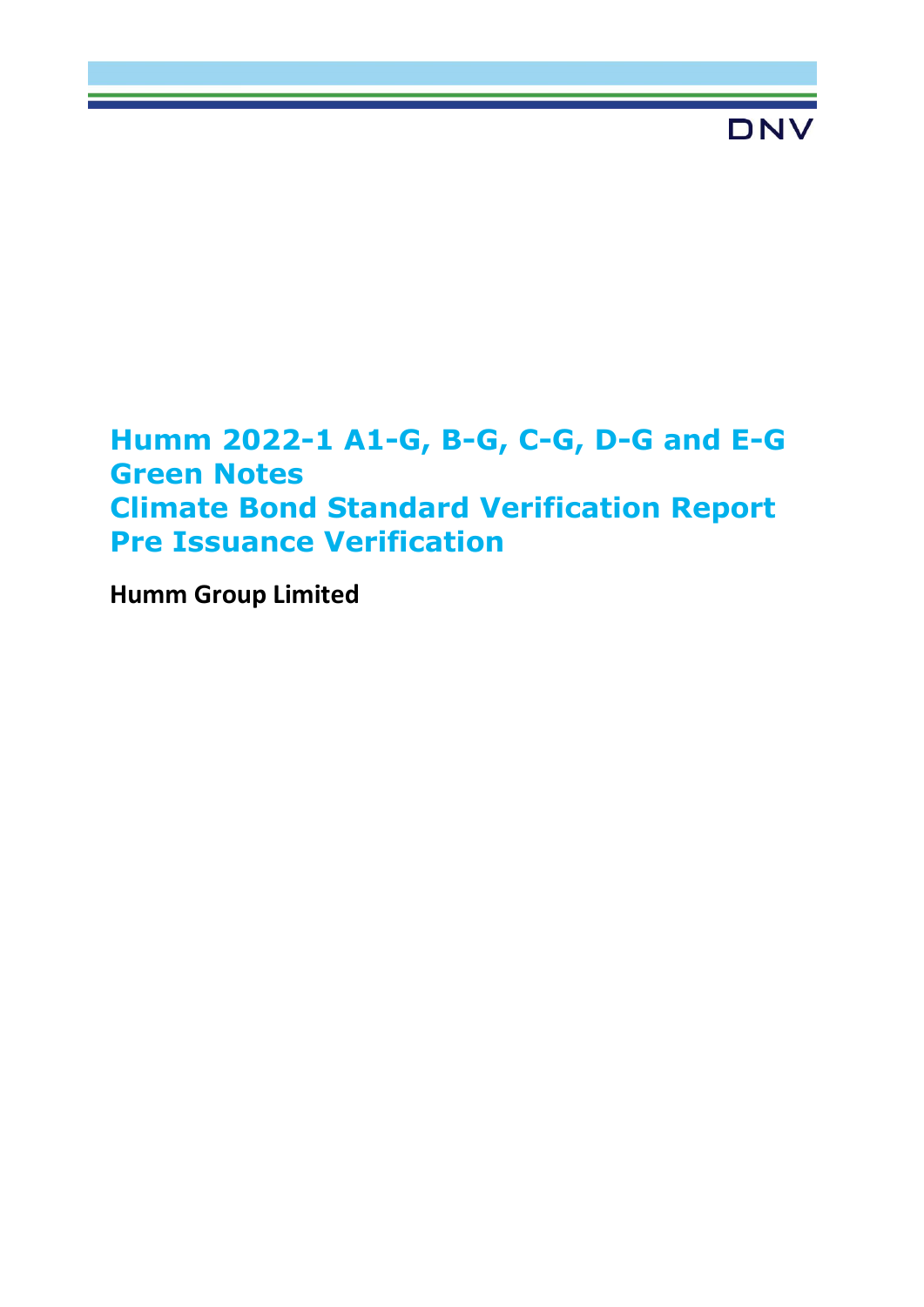## *Table of Contents Page*

Appendix A Corrective action requests, clarification requests and forward action requests Appendix B Requirements checklist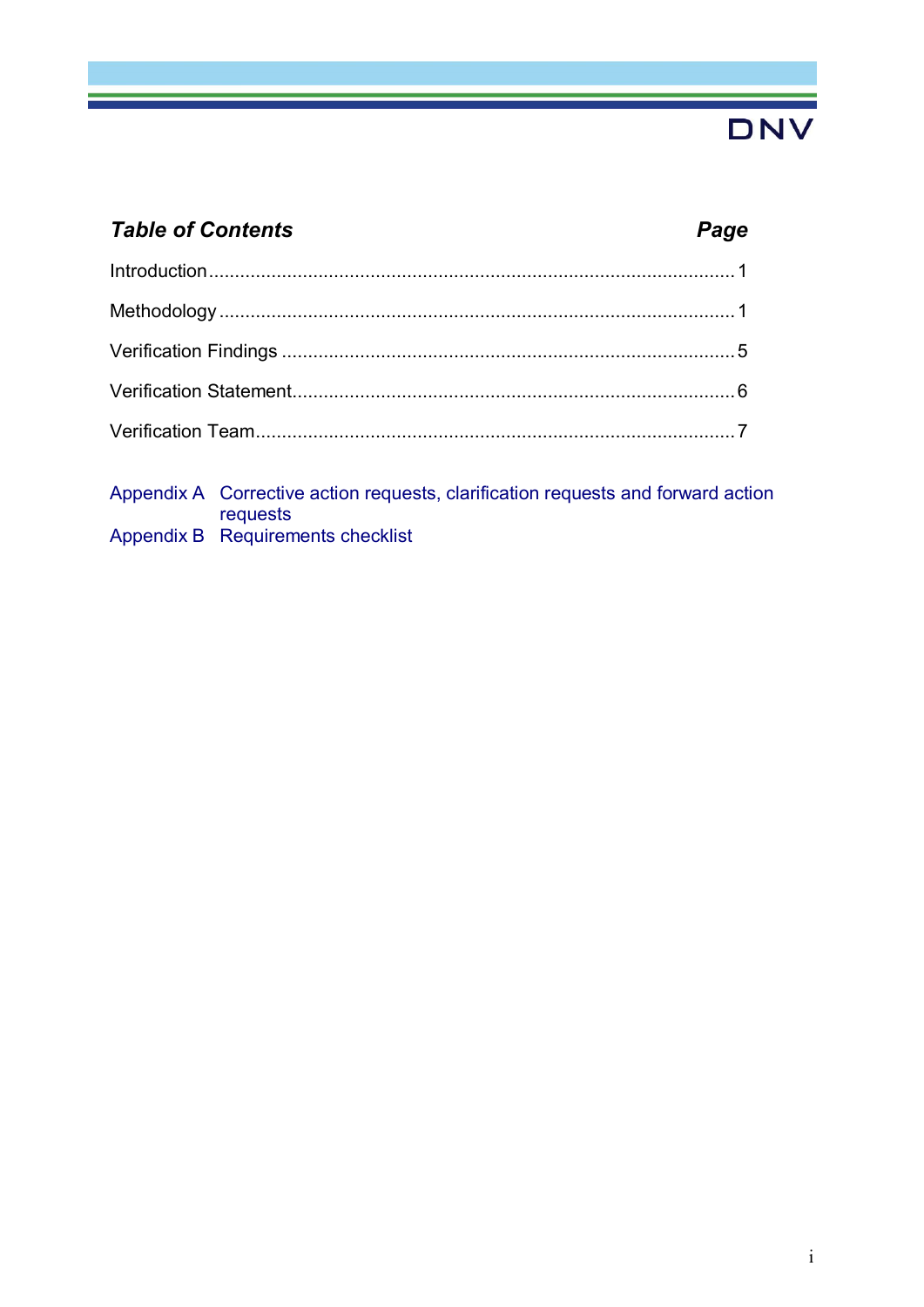### *Abbreviations*

- CAR Corrective Action Request
- CL Clarification request
- DR Desktop Review
- FAR Forward Action Request
- I Interview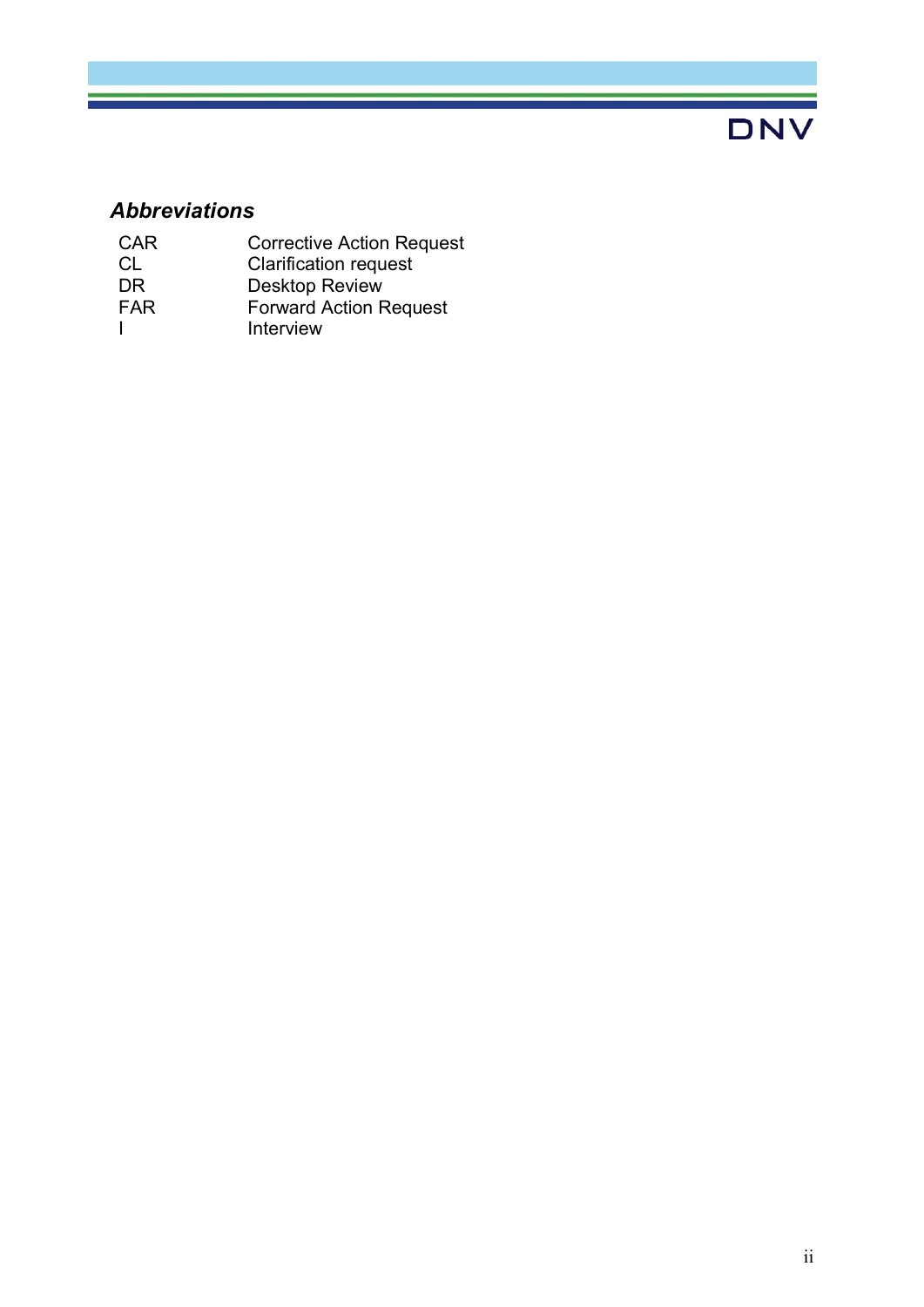### **1 INTRODUCTION**

Humm Group Limited ("Humm") has commissioned DNV Business Assurance Australia ("DNV") to carry out the verification of the humm ABS Trust 2022-1 Class A1- G, Class B-G, Class C-G, Class D-G and Class E-G green ABS Notes, specifically this report relates to the Class A1-G, B-G, C-G, D-G and E-G Notes ("the Bond"). This report contains the findings from the verification and a verification statement regarding compliance with the Climate Bond Standard version 3.0 ("Climate Bond Standard").

### **1.1 Objective**

A verification audit takes place as part of the process of a Green Bond issuer applying for a Climate Bonds Certification Mark for issuance of Certified Green Bonds. The purpose of verification is to have an independent third party assess whether or not an issuer of Certified Green Bonds is complying with the Standard through a compliance audit of the procedures which are either already in place or are being established to manage the proceeds of the Bond effectively and in line with the objectives of the Climate Bond Standard.

#### **1.2 Scope**

The verification scope is defined as an independent and objective reasonable assurance audit of the Bond and the Bond issuer. The Bond and the Bond issuer are reviewed against the criteria stated in the Climate Bond Standard.

The verification is not meant to provide any consulting towards the Bond issuer. However, stated requests for clarifications and/or corrective actions may have provided input for improvement of the capacity of the Bond issuer to comply with the Climate Bond Standard.

### **2 METHODOLOGY**

The verification consisted of the following two phases:

- I desktop reviews of Humm's and associated parties' documentation leading up to issuance and execution of the Pre Issuance Verification
- II desktop review of the post issuance Humm and associated parties' documentation and execution of the Post Issuance Verification

The following sections outline each step in more detail.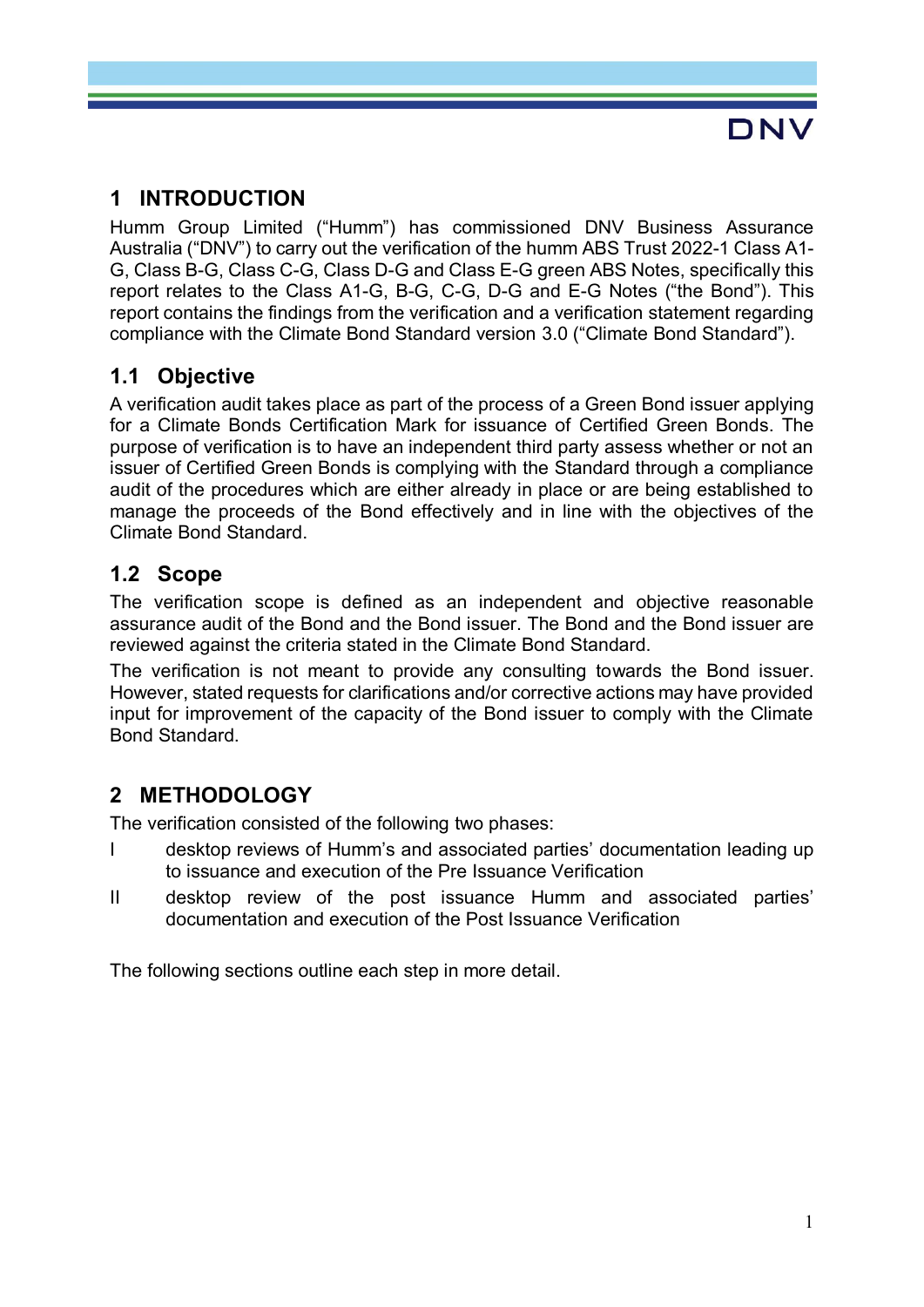### **2.1 Review of Documentation**

Documents provided by Humm that relate directly to the Green Bond are listed below. These have been used as direct sources of evidence for the verification conclusions, and are also further checked, as considered appropriate, through interviews with key personnel.

- /1/ Data for Humm Bond *DRAFT Indicative Term Sheet 2022-1*
- /2/ Humm CBI Information Sheet
- /3/ Humm Green Bond Framework for ABS Notes, 2021 ("Green Bond Framework")
- /4/ Humm Indicative Pool Cut, 2 December 2021
- /5/ Humm Sample of Contracts:

 -75301450-V2.0\_Redacted.pdf -75395875-V2.0\_Redacted.pdf -75419399-V2.0\_Redacted.pdf -75440385-V2.0\_Redacted.pdf -75458343-V2.0\_Redacted.pdf -75476551-V2.0\_Redacted.pdf -75521915-V2.0\_Redacted.pdf -75539373-V2.0\_Redacted.pdf -75564010-V2.0\_Redacted.pdf -75565282-V2.0\_Redacted.pdf

Background documents related to the Green Bond.

- /6/ Climate Bond Standard version 3.0, December 2019.
- /7/ Climate Bonds Initiative *Solar Sector Criteria*

#### **2.2 Interviews with and Information Collected from Bond issuer stakeholders**

DNV primarily communicated with Humm's Senior Securitisation Manager, Dennis Koh to gather information about the Bond and collected information from the issuer as follows:

The following key persons were involved in these communications.

- /8/ Bianca Spata, Group Treasurer, Humm
- /9/ Elly Ko, Senior Legal Counsel Group Treasury, Humm

#### **2.3 Resolution of outstanding issues**

The objective of this phase of the verification is to resolve any outstanding issues, which need be clarified prior to DNV's conclusion on the Bond. In order to ensure transparency, a verification protocol was customised for the audit. The protocol shows in a transparent manner the criteria (requirements), means of verification and the results from verifying the identified criteria. The verification protocol serves the following purposes:

- It organises, details and clarifies the requirements a Green Bond is expected to meet;
- It ensures a transparent verification process where the verifier will document how a particular requirement has been verified and the result of the verification.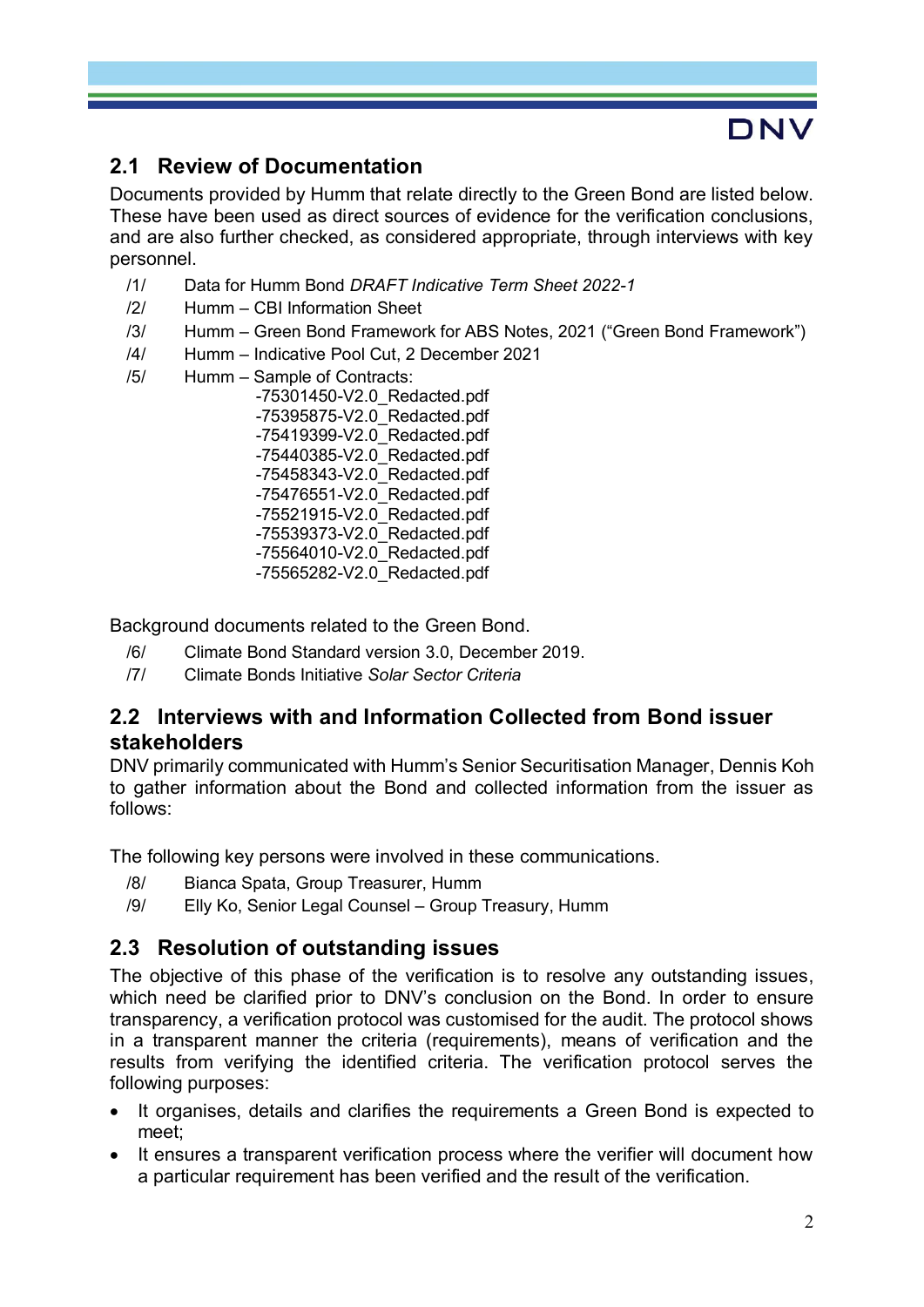The verification protocol consists of two tables. The different columns in these tables are described in the figure below. The completed verification protocol for the Bond is enclosed in Appendix A and Appendix B to this report.

A corrective action request (CAR) is raised if one of the following occurs:

- (a) The Bond issuer lacks or has deficient processes and procedures that will influence the ability of the Bond issuer to meet the requirements of the Climate Bond Standard;
- (b) The Climate Bond Standard requirements have not been met.

A clarification request (CL) is raised if information is insufficient or not clear enough to determine whether the applicable Climate Bond Standard requirements have been met.

A forward action request (FAR) is raised during verification to highlight issues related to the Bond issuer's implementation of the requirements of the Climate Bond Standard that require review during a subsequent verification.

| Verification Protocol Table 1: Resolution of Corrective Action and Clarification Requests |                                                                                                     |                                                                                 |                                                                                           |  |  |  |  |
|-------------------------------------------------------------------------------------------|-----------------------------------------------------------------------------------------------------|---------------------------------------------------------------------------------|-------------------------------------------------------------------------------------------|--|--|--|--|
| <b>Corrective action</b><br>and/ or clarification<br>requests                             | <b>Ref. to checklist</b><br>question in table 2                                                     | <b>Response by Bond</b><br><b>issuer</b>                                        | <b>Verification conclusion</b>                                                            |  |  |  |  |
| The <b>CARs</b> and/ or<br><b>CLs</b> raised in Table 2<br>are repeated here.             | Reference to the<br>checklist question<br>number in Table 2<br>where the CAR or CL is<br>explained. | The responses given<br>by the Bond issuer to<br>address the CARs<br>and/or CLs. | The verification team's<br>assessment and final<br>conclusions of the CARs<br>and/or CLs. |  |  |  |  |

| <b>Verification Protocol Table 2: Forward Action Requests</b> |                                                                                               |                                                                                                                   |  |  |  |  |  |  |
|---------------------------------------------------------------|-----------------------------------------------------------------------------------------------|-------------------------------------------------------------------------------------------------------------------|--|--|--|--|--|--|
| <b>Forward</b><br>action $\vert$ Ref.<br>request              | checklist<br>to<br>question in table 2                                                        | <b>Response by Bond issuer</b>                                                                                    |  |  |  |  |  |  |
| The FARs raised in<br>Table 2 are repeated<br>here.           | Reference to the<br>checklist question<br>number in Table 2<br>where the FAR is<br>explained. | Response by Bond issuer on how forward action<br>request will be addressed prior to a subsequent<br>verification. |  |  |  |  |  |  |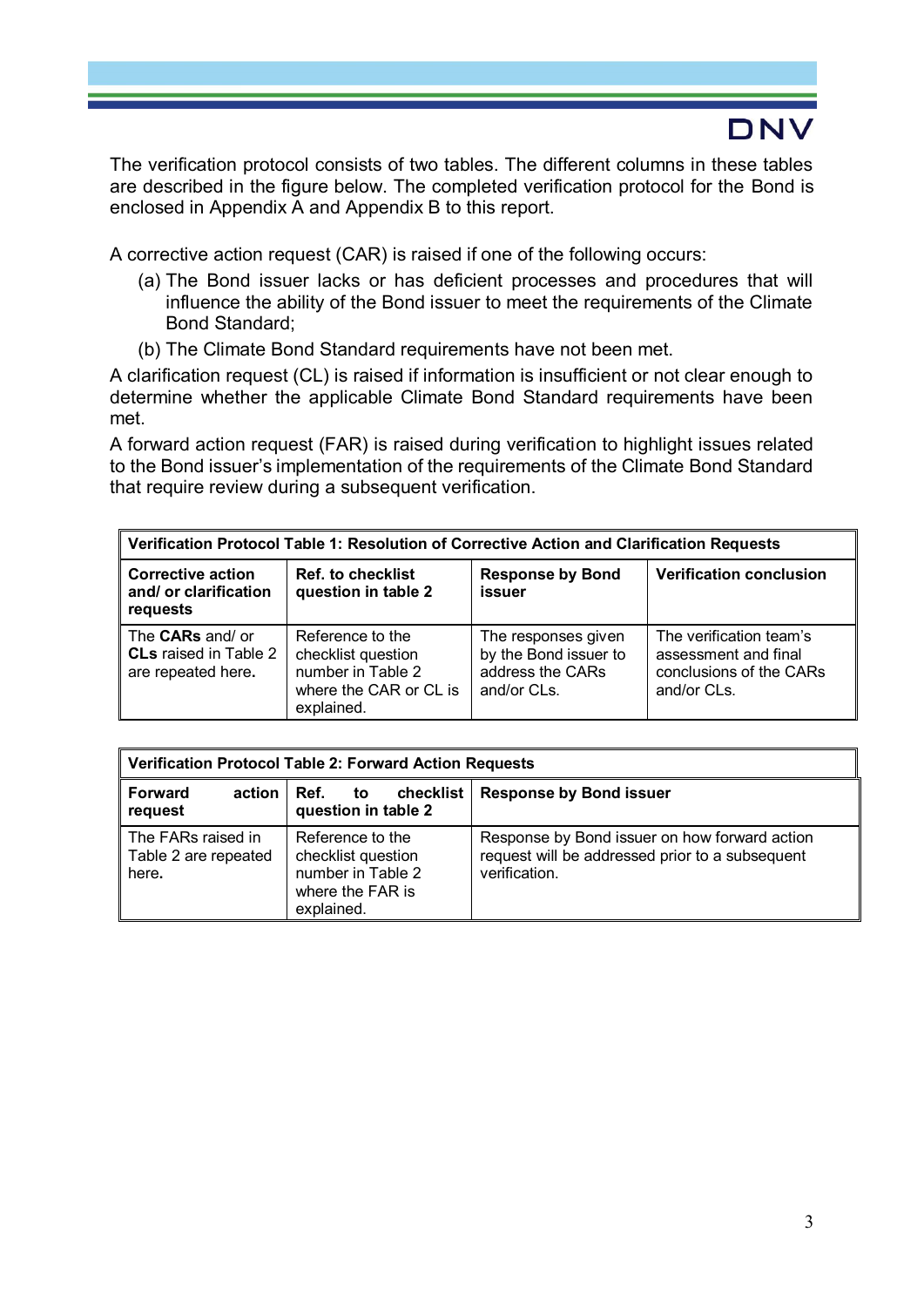| Verification Protocol Table 3: Requirement Checklist                                                                                                                                                                                                            |                                                                                                                         |                                                                                                                                                                                                                                                                           |                                                                                                                                                                 |                                                                                                                                                                                                                                                                                                                                                                                                                                                                                                                                                                                                                                                                                                                                                                                                                                                                    |  |  |  |  |
|-----------------------------------------------------------------------------------------------------------------------------------------------------------------------------------------------------------------------------------------------------------------|-------------------------------------------------------------------------------------------------------------------------|---------------------------------------------------------------------------------------------------------------------------------------------------------------------------------------------------------------------------------------------------------------------------|-----------------------------------------------------------------------------------------------------------------------------------------------------------------|--------------------------------------------------------------------------------------------------------------------------------------------------------------------------------------------------------------------------------------------------------------------------------------------------------------------------------------------------------------------------------------------------------------------------------------------------------------------------------------------------------------------------------------------------------------------------------------------------------------------------------------------------------------------------------------------------------------------------------------------------------------------------------------------------------------------------------------------------------------------|--|--|--|--|
| <b>Checklist</b><br>question                                                                                                                                                                                                                                    | <b>Reference</b>                                                                                                        | <b>Means of</b><br>verification (MoV)                                                                                                                                                                                                                                     | <b>Assessme</b><br>nt by DNV                                                                                                                                    | <b>Draft and/or Final Conclusion</b>                                                                                                                                                                                                                                                                                                                                                                                                                                                                                                                                                                                                                                                                                                                                                                                                                               |  |  |  |  |
| The various<br>requirements that<br>the Bond issuer<br>should meet to<br>ensure<br>compliance with<br>the Climate Bond<br>Standard. The<br>checklist is<br>organised in<br>different sections.<br>following the logic<br>of the Climate<br><b>Bond Standard</b> | Gives<br>reference<br>tο<br>documents<br>where the<br>answer to<br>the<br>checklist<br>question or<br>item is<br>found. | Means of<br>verification (MoV)<br>are document<br>review (DR),<br>interview (I) or any<br>other follow-up<br>actions (e.g., on<br>site visit and<br>telephone or email<br>interviews) and<br>cross-checking<br>(CC) with available<br>information relating<br>to the Bond | The<br>discussion<br>on how the<br>conclusion<br>is arrived at<br>and the<br>conclusion<br>on the<br>compliance<br>with the<br>checklist<br>question so<br>far. | <b>OK</b> is used if the information and<br>evidence provided is adequate to<br>demonstrate compliance with<br><b>Climate Bond Stand</b><br>requirements. A corrective<br>action request (CAR) is raised<br>when the Bond issuer lacks or<br>has deficient and procedures that<br>will influence the ability of the<br>Bond issuer to meet the<br>requirements of the Climate Bond<br>Standard or the Climate Bond<br>Standard requirements have not<br>been met. A clarification<br>request (CL) is raised if<br>information is insufficient or not<br>clear enough to determine<br>whether the applicable Climate<br><b>Bond Standard requirements</b><br>have been met. A forward<br>action request (FAR) during<br>verification is raised to highlight<br>issues related to Bond<br>implementation that require<br>review during a subsequent<br>verification. |  |  |  |  |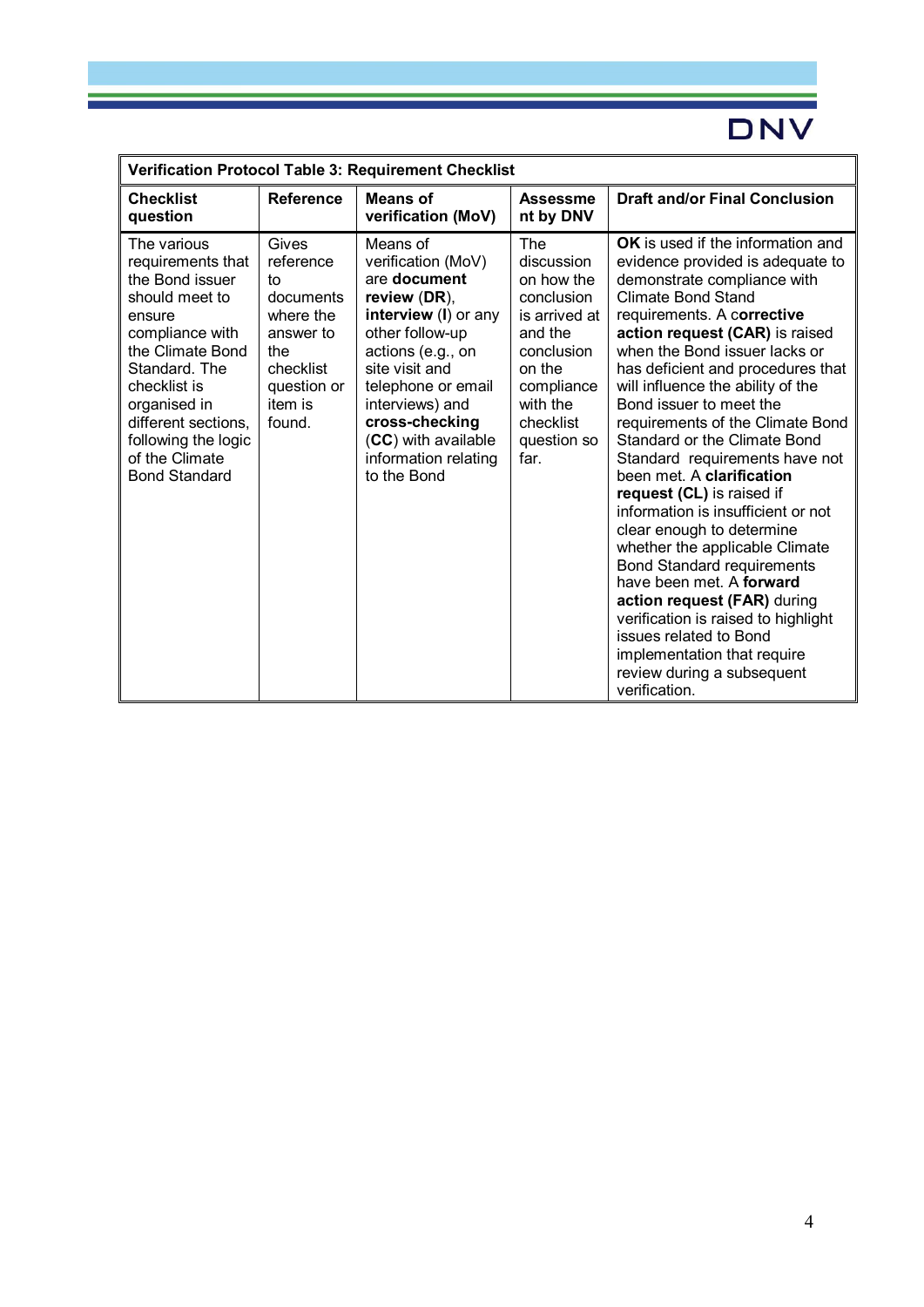### **3 VERIFICATION FINDINGS**

This section summarises the findings from the verification of the Bond.

#### **Pre-Issuance Verification**

*Based on the limited assurance procedures conducted, nothing has come to our attention that causes us to believe that the 2022-1 Humm Green ABS Bond, is not, in all material respects, in accordance with the Pre Issuance requirements of the Climate Bond Standard Version 3.0 and Associated Solar Technical Criteria.*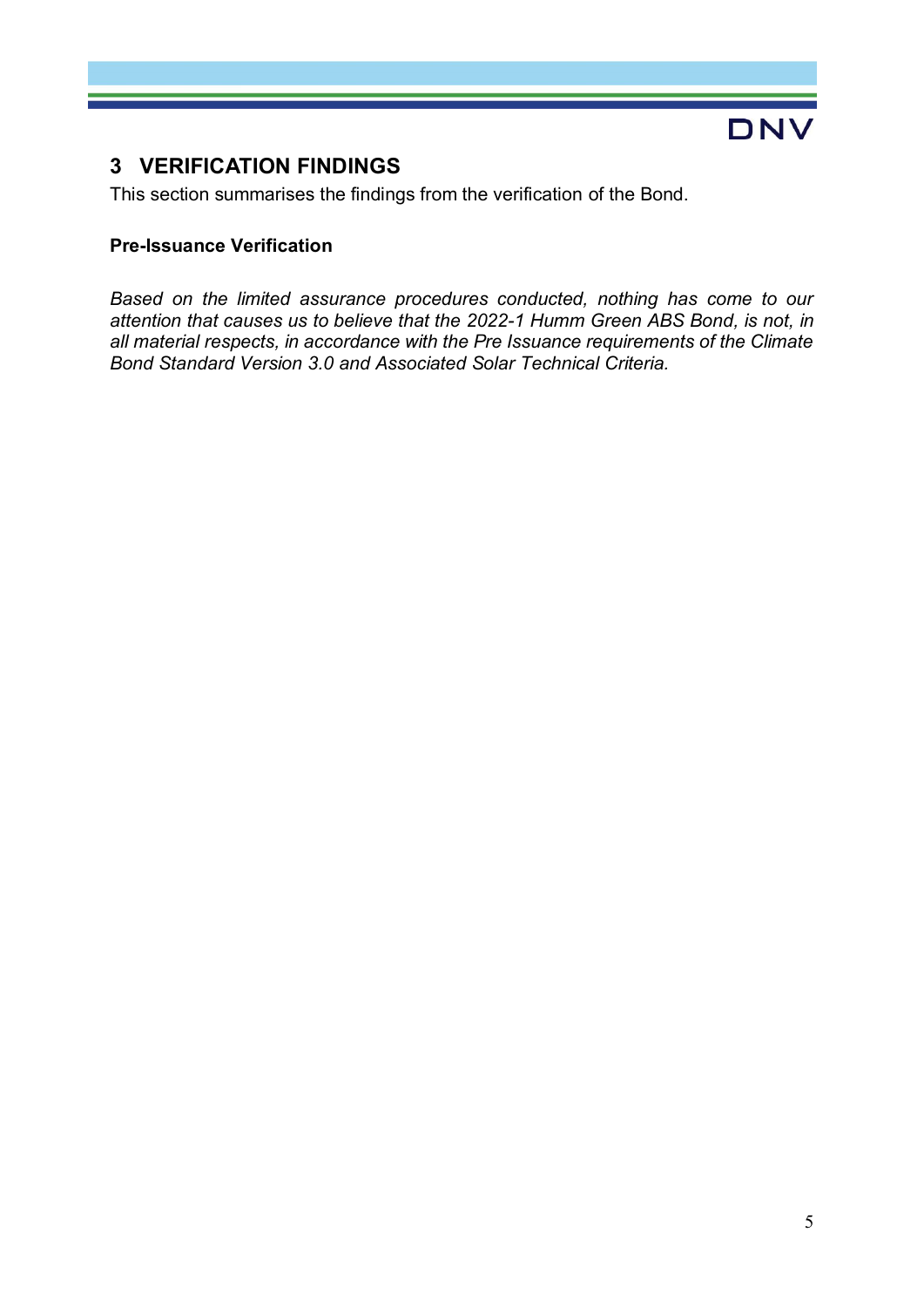#### **4 VERIFICATION STATEMENT**

DNV has performed the Pre-Issuance Verification of the 2022-1 humm Green Bond. It is DNV's responsibility to provide an independent verification statement on the compliance of the humm Green Bond with the Climate Bond Standard.

DNV conducted the verification in accordance with the Climate Bond Standard Version 3.0 and with International Standard on Assurance Engagements *3000 Assurance Engagements other than Audits or Reviews of Historical Information*. The verification included i) checking whether the provisions of the Climate Bond Standard were consistently and appropriately applied and ii) the collection of evidence supporting the verification.

DNV's verification approach draws on an understanding of the risks associated with conforming to the Climate Bond Standard and the controls in place to mitigate these. DNV planned and performed the verification by obtaining evidence and other information and explanations that DNV considers necessary to give reasonable assurance that the Humm Green Bond meets the requirements of the Climate Bond Standard.

Based on the limited assurance procedures conducted, nothing has come to our attention that causes us to believe that the humm Green ABS Bond, is not, in all material respects, in accordance with the Pre-Issuance requirements of the Climate Bond Standard Version 3.0 and Associated Solar Technical Criteria.

Mark Robinson *Climate Bond Standard Lead Verifier*  DNV

31 January 2022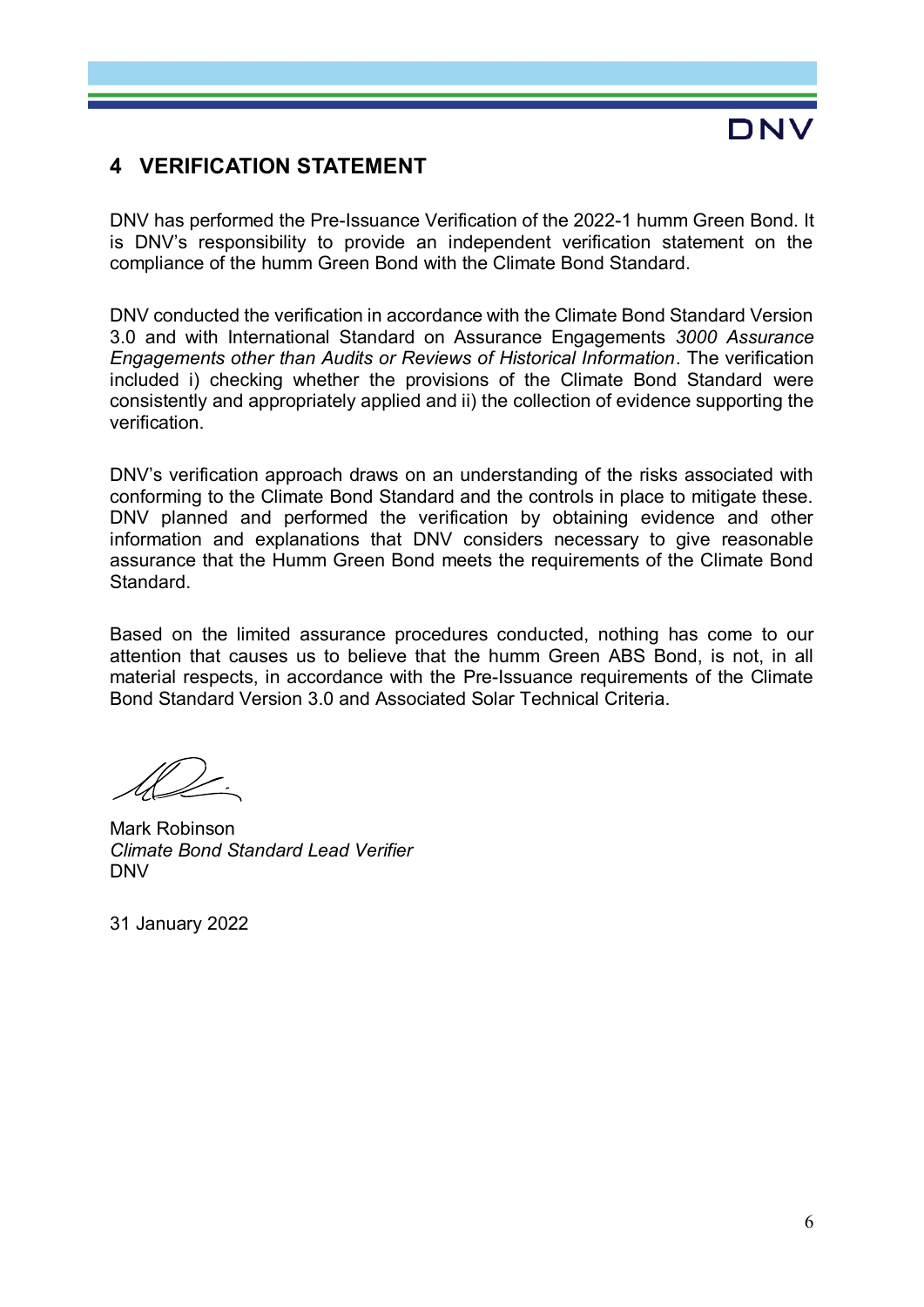## *VERIFICATION TEAM*

|                                       |                     |                             |                | <b>Type of</b><br>involvement |            |           |                        |
|---------------------------------------|---------------------|-----------------------------|----------------|-------------------------------|------------|-----------|------------------------|
| <b>Role</b>                           | Last<br><b>Name</b> | <b>First</b><br><b>Name</b> | <b>Country</b> | review<br><b>Desk</b>         | Interviews | Reporting | of work<br>Supervision |
| <b>Team Leader</b><br>(Lead Verifier) | Robinson            | <b>Mark</b>                 | Australia      | ✓                             | ✓          | ✓         |                        |
| Technical<br>Reviewer                 | <b>McCann</b>       | David                       | Australia      | ✓                             |            | ✓         |                        |

- o0o -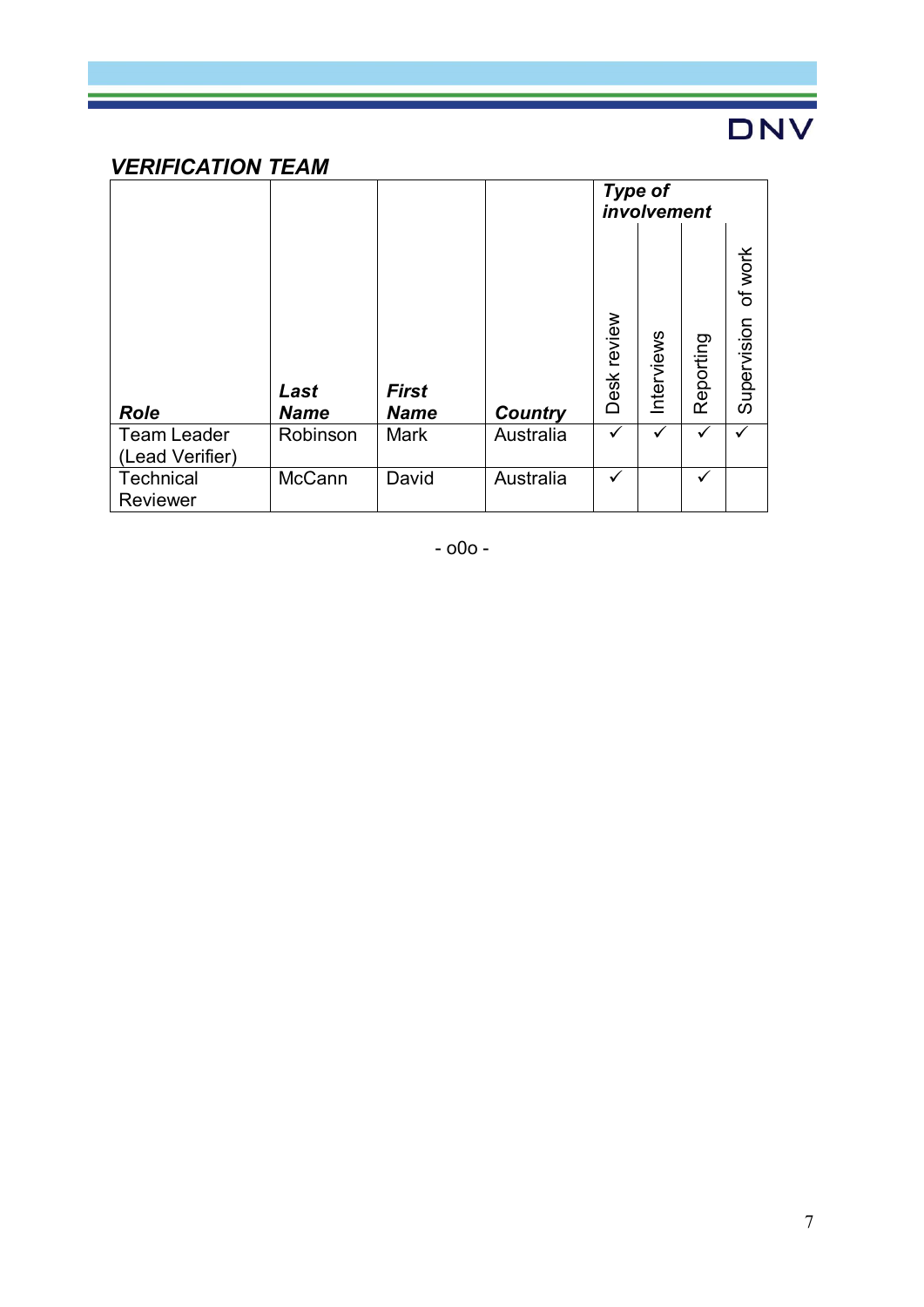## **APPENDIX A**

**CORRECTIVE ACTION REQUESTS, CLARIFICATION REQUESTS AND FORWARD ACTION REQUESTS**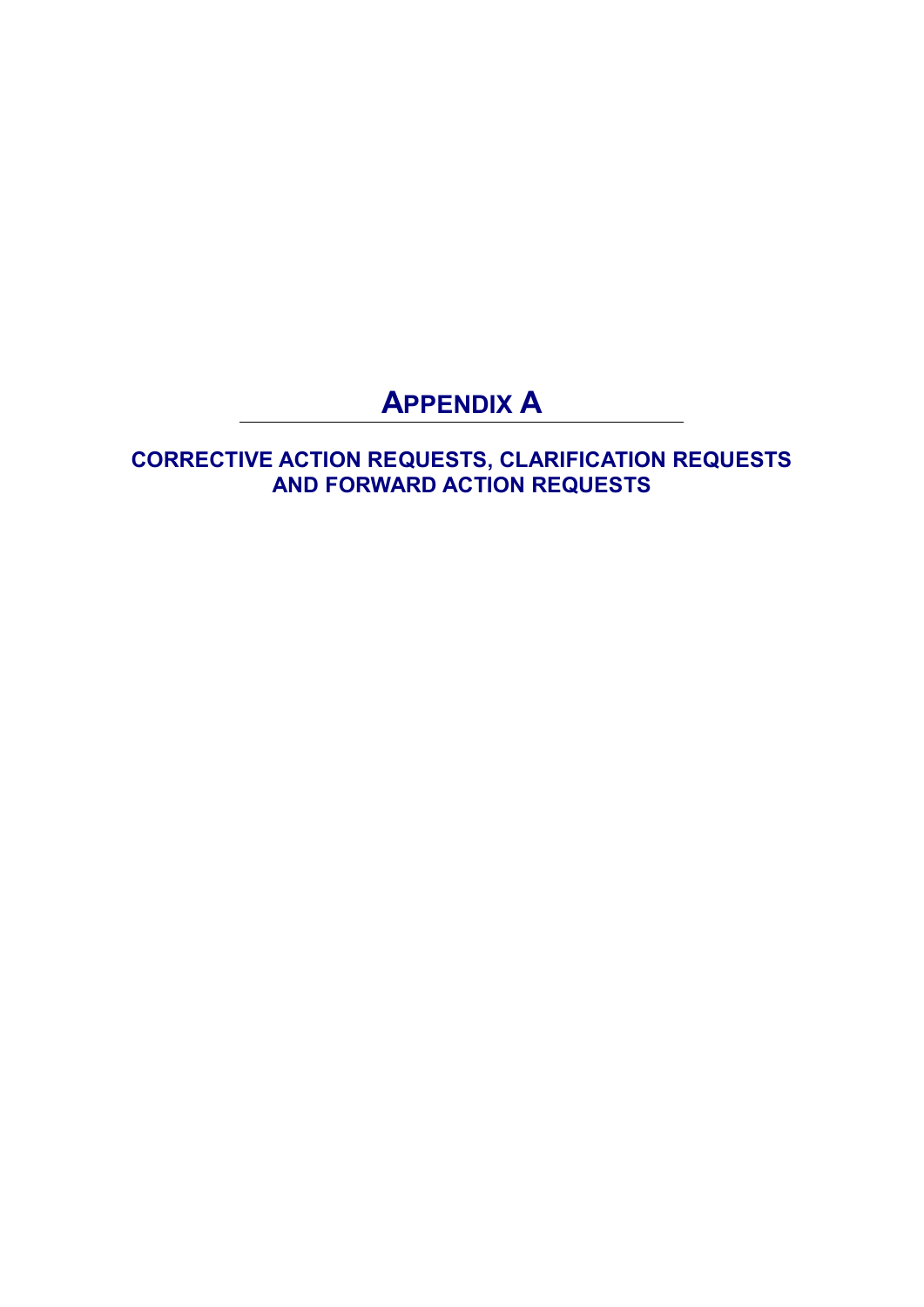## **Corrective action requests**

| <b>CAR ID</b> | Corrective action request | <b>Response by Bond issuer</b> | DNV's assessment of response by<br><b>Bond issuer</b> |
|---------------|---------------------------|--------------------------------|-------------------------------------------------------|
| CAR 1         | None raised               |                                |                                                       |

## **Clarification requests**

| CAR ID | <b>Corrective action request</b> | <b>Response by Bond issuer</b> | $\mid$ DNV's assessment of response by<br><b>Bond issuer</b> |
|--------|----------------------------------|--------------------------------|--------------------------------------------------------------|
| CL     | None raised                      |                                |                                                              |

## **Forward action requests from this verification**

| FAR ID           | <b>Forward action request</b> | <b>Response by Bond issuer</b> | DNV's assessment of response by<br><b>Bond issuer</b> |
|------------------|-------------------------------|--------------------------------|-------------------------------------------------------|
| FAR <sup>1</sup> | None Raised                   |                                |                                                       |

- o0o -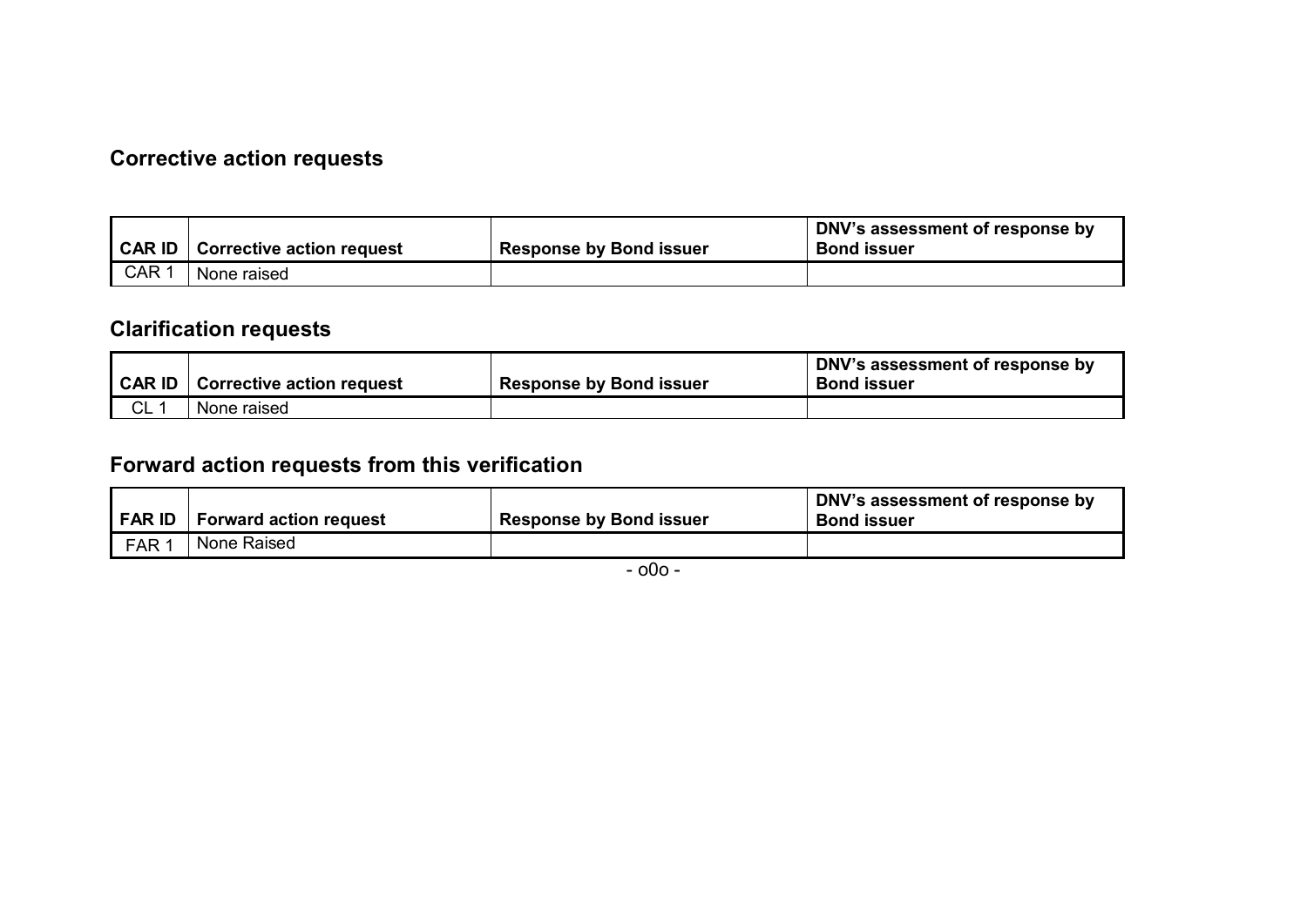# **APPENDIX B**

**REQUIREMENTS CHECKLIST**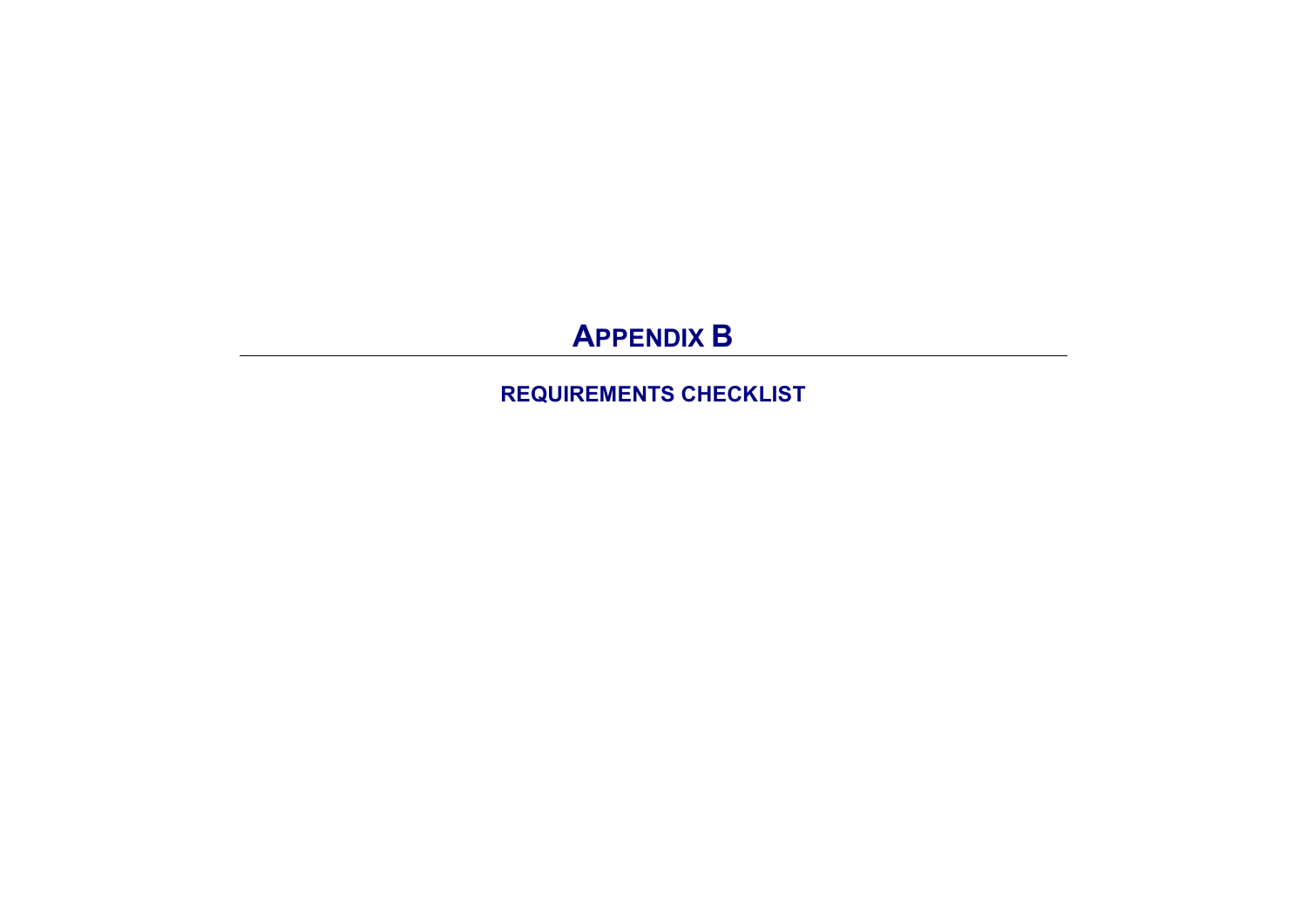## **Table 1 Pre-Issuance Requirements checklist (Part A)**

| <b>Checklist Question</b>                                                                                                                                                                                                                                                                                             | <b>Ref</b>                                                                              | <b>MoV</b> | <b>Assessment</b><br><b>Checks</b> | <b>Draft Concl.</b>                                                                                                                                                                                                                                                                                                                                                                                                                                                                                                                                            | <b>Final Concl.</b> |  |  |  |  |
|-----------------------------------------------------------------------------------------------------------------------------------------------------------------------------------------------------------------------------------------------------------------------------------------------------------------------|-----------------------------------------------------------------------------------------|------------|------------------------------------|----------------------------------------------------------------------------------------------------------------------------------------------------------------------------------------------------------------------------------------------------------------------------------------------------------------------------------------------------------------------------------------------------------------------------------------------------------------------------------------------------------------------------------------------------------------|---------------------|--|--|--|--|
| <b>Part A Pre Issuance Requirements</b>                                                                                                                                                                                                                                                                               |                                                                                         |            |                                    |                                                                                                                                                                                                                                                                                                                                                                                                                                                                                                                                                                |                     |  |  |  |  |
| <b>1 Use of Proceeds</b>                                                                                                                                                                                                                                                                                              |                                                                                         |            |                                    |                                                                                                                                                                                                                                                                                                                                                                                                                                                                                                                                                                |                     |  |  |  |  |
|                                                                                                                                                                                                                                                                                                                       | 1 An issuer of a Climate Bond must use the funds raised to finance eligible project(s). |            |                                    |                                                                                                                                                                                                                                                                                                                                                                                                                                                                                                                                                                |                     |  |  |  |  |
| 1.1 The Issuer shall document the<br>Nominated Projects & Assets which are<br>proposed to be associated with the Bond                                                                                                                                                                                                 | /1/<br>/2/<br>/4/<br>/13/                                                               | <b>DR</b>  |                                    | The proposed ABS notes (the "Bond" for the purposes of this verification<br>report) is to refinance the debt associated with residential scale solar PV (and<br>in a small number of cases other solar equipment) within Australia.                                                                                                                                                                                                                                                                                                                            | OK.                 |  |  |  |  |
| and which have been assessed as likely to<br>be Eligible Projects & Assets. The Issuer<br>shall establish a list of Nominated Projects &<br>Assets which can be kept up-to-date during<br>the term of the Bond.                                                                                                       | /14/<br>/15/<br>/16/<br>1171                                                            |            |                                    | The proposed Bond is for a fixed pool of existing loans (after the Notes are<br>issued no new loans may be included) and no subsequent use of proceeds is<br>proposed. The documented decision-making process used is covered by the<br>written documentation for the nominated projects.                                                                                                                                                                                                                                                                      |                     |  |  |  |  |
|                                                                                                                                                                                                                                                                                                                       |                                                                                         |            |                                    | Humm does issue other ABS Notes, however the environmental objectives<br>associated with the Bond have been clearly defined by and limited to assets<br>that comply with the Solar Energy Technical Criteria of the Climate Bond<br>Standard.                                                                                                                                                                                                                                                                                                                  |                     |  |  |  |  |
|                                                                                                                                                                                                                                                                                                                       |                                                                                         |            |                                    | Humm has specifically separated the Solar debt tranches for the purposes of<br>this Bond, clearly establishing the environmental objectives of the issuer and<br>the Bond itself.                                                                                                                                                                                                                                                                                                                                                                              |                     |  |  |  |  |
| 1.2 The expected Net Proceeds of the Bond<br>shall be no greater than the Issuer's total<br>investment exposure to the proposed<br>Nominated Projects & Assets, or the<br>relevant proportion of the total Market Value<br>of the proposed Nominated Projects &<br>Assets which are owned or funded by the<br>Issuer. | 111<br>/2/<br>/4/                                                                       | <b>DR</b>  |                                    | As per advice from Humm, the Green Bonds will be issued in AUD.<br>DNV through the review of current eligible project portfolio summary and<br>review of individual projects, verified the nominated projects and assets with<br>exposure in AUD greater than the issuance value. At the time of Pre Issuance<br>Verification, the proposed issuance value for Green Notes was AUD 68.75m<br>against a pool of loans with a value of AUD 88.12m.                                                                                                               | <b>OK</b>           |  |  |  |  |
| 1.3 Nominated Projects & Assets shall not<br>be nominated to other Certified Climate<br>Bonds, Certified Climate Loans, Certified                                                                                                                                                                                     | 111<br>/2/<br> 4                                                                        | <b>DR</b>  |                                    | The nominated projects and assets have not been earmarked or otherwise<br>nominated in other Certified Climate Bonds, Certified Climate Loans, Certified<br>Climate Debt Bonds, green bonds, green loans or other labelled Bonds.                                                                                                                                                                                                                                                                                                                              | OK                  |  |  |  |  |
| Climate Debt Bonds, green bonds, green<br>loans or other labelled Bonds (such as<br>social bonds or SDG bonds) unless it is<br>demonstrated by the Issuer that:                                                                                                                                                       |                                                                                         |            |                                    | DNV notes that each Humm ABS trust transaction is based on a fixed<br>collateral pool and each underlying asset is uniquely identified and tracked as<br>part of the reporting Humm undertakes for each deal.                                                                                                                                                                                                                                                                                                                                                  |                     |  |  |  |  |
|                                                                                                                                                                                                                                                                                                                       |                                                                                         |            |                                    | DNV has been advised by humm that some of the assets in this transaction<br>will have previously been included in the Flexi ABS Trust 2019-1 transaction.<br>The 2019-1 transaction is being wound up, with all bonds (including certified<br>bonds) from the 2019-1 issuance proposed to be repaid in full on 8 February.<br>The solar contracts are proposed to first be repurchased by Humm and will<br>then subsequently be sold into the humm ABS 2022-1 transaction and will<br>support the proposed Green Bonds to be issued. DNV has reviewed this and |                     |  |  |  |  |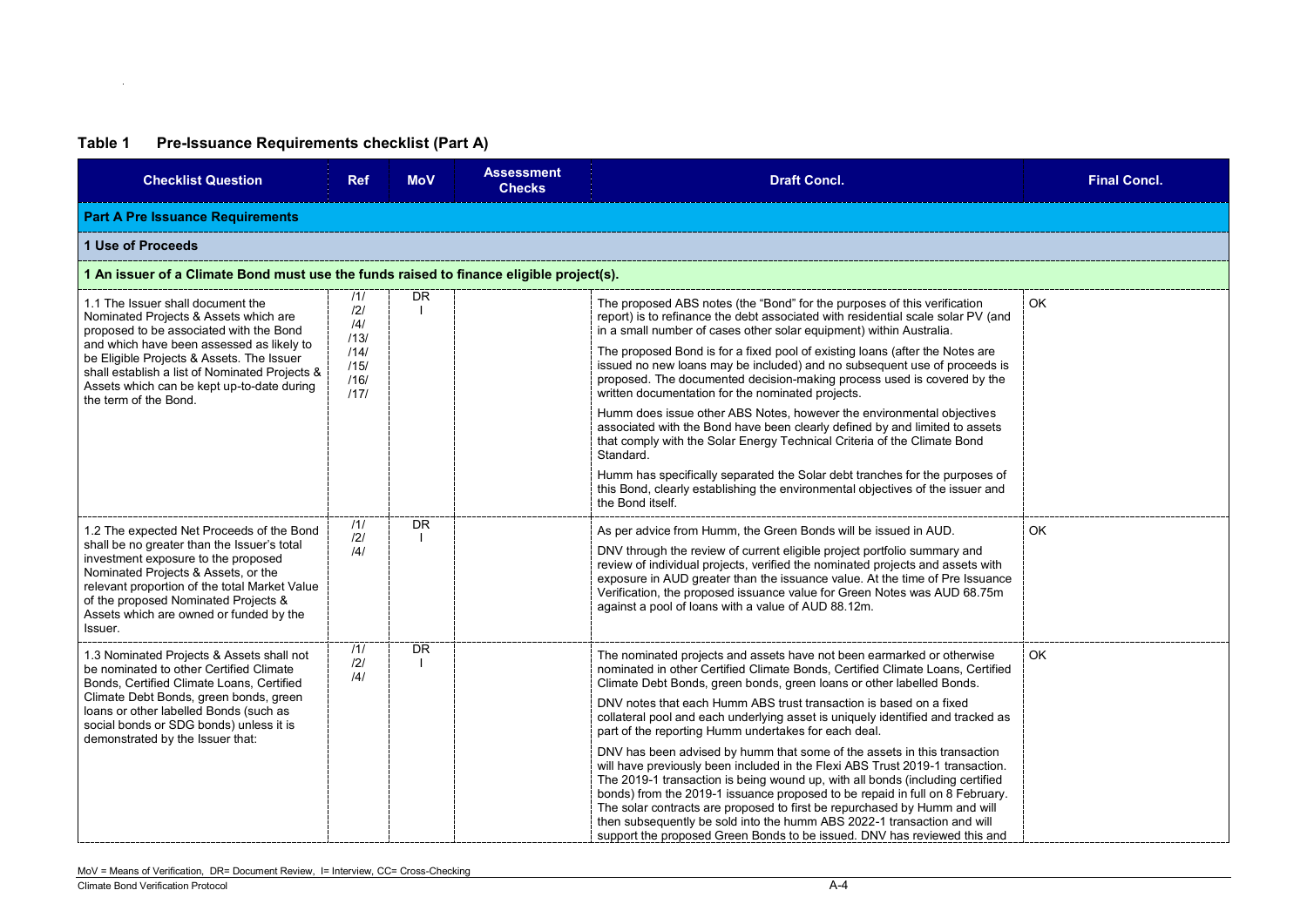|            | <b>Final Concl.</b> |
|------------|---------------------|
| is         |                     |
|            | OK<br>ĺ             |
| that<br>of | OK                  |

| <b>Checklist Question</b>                                                                                                                                                                                                                            | <b>Ref</b>               | <b>MoV</b> | <b>Assessment</b><br><b>Checks</b> | <b>Draft Concl.</b>                                                                                                                                                                                                                                                                                                                                                       | <b>Final Concl.</b> |
|------------------------------------------------------------------------------------------------------------------------------------------------------------------------------------------------------------------------------------------------------|--------------------------|------------|------------------------------------|---------------------------------------------------------------------------------------------------------------------------------------------------------------------------------------------------------------------------------------------------------------------------------------------------------------------------------------------------------------------------|---------------------|
|                                                                                                                                                                                                                                                      |                          |            |                                    | confirmed that no double counting of the receivables would result from this<br>proposed inclusion.                                                                                                                                                                                                                                                                        |                     |
|                                                                                                                                                                                                                                                      |                          |            |                                    | No other incidence of re-inclusion of securities was identified by DNV or<br>reported by humm.                                                                                                                                                                                                                                                                            |                     |
| 1.3.1 distinct portions of the Nominated<br>Projects & Assets are being funded by<br>different Certified Climate Bonds, Certified<br><b>Climate Loans, Certified Climate Debt</b><br>Bonds, green bonds, green loans or other<br>labelled Bonds; or, | 111<br>121<br>/4/        | <b>DR</b>  |                                    | Not Applicable.                                                                                                                                                                                                                                                                                                                                                           | <b>OK</b>           |
| 1.3.2 the existing Certified Climate Bond,<br>Certified Climate Loan or Certified Climate<br>Debt Bond is being refinanced via another<br>Certified Climate Bond, Certified Climate<br>Loan or Certified Climate Debt Bond.                          | 111<br>/2/<br>/4/        | <b>DR</b>  |                                    | As per 1.3 above, some of the securities from the 2019-1 Flexi ABS Trust<br>transaction are to be included in this notes issuance. DNV has confirmed that<br>the proposed refinancing of these receivables would not result in double<br>counting and that the proposed is compliant with the requirements of s1.3 of<br>the CBS.                                         | <b>OK</b>           |
| 2 Process for Evaluation and Selection of Projects & Assets                                                                                                                                                                                          |                          |            |                                    |                                                                                                                                                                                                                                                                                                                                                                           |                     |
| referred to as 'Nominated Project(s).                                                                                                                                                                                                                |                          |            |                                    | 2 An issuer of a Climate Bond must ensure that at any point in time, the Bond is associated with eligible projects or physical assets and that this association can be verified. An<br>issuer is not permitted to double-count eligible projects or physical assets that have been associated with previous Climate Bonds. The eligible project(s) or physical assets are |                     |
| 2.1 The Issuer shall establish, document<br>and maintain a decision-making process                                                                                                                                                                   | /1/<br>/2/<br>/4/        | <b>DR</b>  |                                    | Humm has described the decision-making process for selection of nominated<br>projects and assets in the Green Bond Framework.                                                                                                                                                                                                                                             | OK                  |
| which it uses to determine the eligibility of<br>the Nominated Projects & Assets. The                                                                                                                                                                |                          |            |                                    | The Bonds are for a pool of existing funding.                                                                                                                                                                                                                                                                                                                             |                     |
| decision-making process shall include,<br>without limitation:                                                                                                                                                                                        |                          |            |                                    | Humm does issue other Bonds, however the environmental objectives<br>associated with the Bonds have been clearly defined by and limited to assets<br>that comply with the applicable Technical Criteria of the Climate Bond<br>Standard.                                                                                                                                  |                     |
| 2.1.1 A statement on the climate-related<br>objectives of the Bond;                                                                                                                                                                                  | 111<br>121<br>/4/        | <b>DR</b>  |                                    | Humm has included a statement of the environmental objectives of the<br>issuance in the Green Bond Framework. This is further clarified in section 1<br>(Use of Proceeds) of the Green Bond Framework to specify Renewable<br>Energy (Solar).                                                                                                                             | <b>OK</b>           |
| 2.1.2 How the climate-related objectives of<br>the Bond are positioned within the context of<br>the Issuer's overarching objectives,<br>strategy, policy and/or processes relating to<br>environmental sustainability;                               | /1/<br>/2/<br>/4/        | <b>DR</b>  |                                    | The environmental objectives of the Bonds were verified to be in line with the<br>Sustainability Policy and direction set out for "Sustainable Growth". DNV<br>confirmed this through review of the Humm Group Limited Annual Report for<br>FY21.                                                                                                                         | <b>OK</b>           |
| 2.1.3 The Issuer's rationale for issuing the<br>Bond;                                                                                                                                                                                                | 111<br>/2/<br>/3/<br>/4/ | <b>DR</b>  |                                    | Humm has provided a statement of the environmental objectives of the<br>issuance in the Green Bond Framework for the financing and support of<br>Renewable Energy. This is further clarified in section 1 (Use of Proceeds) of<br>the Green Bond Framework to specify Renewable Energy (Solar).                                                                           | OK                  |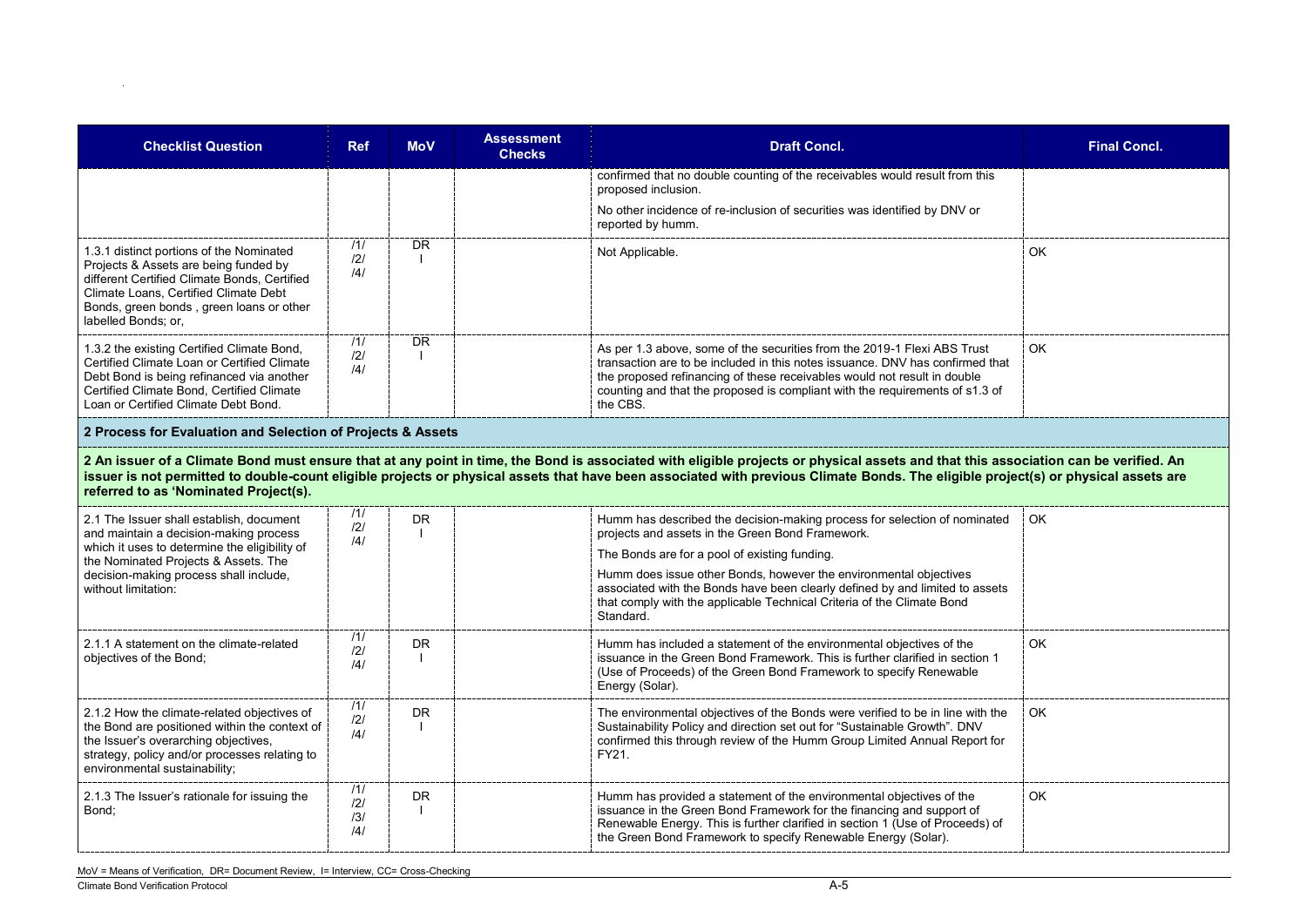| <b>Checklist Question</b>                                                                                                                                                                                                                                                                             | <b>Ref</b>                   | <b>MoV</b> | <b>Assessment</b><br><b>Checks</b> | <b>Draft Concl.</b>                                                                                                                                                                                                                                                                                                                                                                                                                                                                                                                                                            | <b>Final Concl.</b> |
|-------------------------------------------------------------------------------------------------------------------------------------------------------------------------------------------------------------------------------------------------------------------------------------------------------|------------------------------|------------|------------------------------------|--------------------------------------------------------------------------------------------------------------------------------------------------------------------------------------------------------------------------------------------------------------------------------------------------------------------------------------------------------------------------------------------------------------------------------------------------------------------------------------------------------------------------------------------------------------------------------|---------------------|
| 2.1.4 A process to determine whether the<br>Nominated Projects & Assets meet the<br>eligibility requirements specified in Part C of<br>the Climate Bonds Standard.                                                                                                                                    | 111<br>/2/<br>$\frac{14}{3}$ | <b>DR</b>  |                                    | Humm has set out in the Green Bond Framework the requirements under<br>which Nominated Projects and Assets may be qualified for inclusion including<br>compliance with Climate Bonds Standard Sector Criteria.                                                                                                                                                                                                                                                                                                                                                                 | <b>OK</b>           |
| 2.2 The Issuer should include under Clause<br>2.1 further aspects of the decision-making<br>process, including:                                                                                                                                                                                       | 111<br>121<br>$\frac{14}{3}$ | <b>DR</b>  |                                    | Humm has included the decision-making process related to their issuances<br>under the Green Bond Framework in section 2 (Selection of Eligible Projects<br>and Assets) of the Green Bond Framework.                                                                                                                                                                                                                                                                                                                                                                            | <b>OK</b>           |
| 2.2.1 related eligibility criteria, including, if<br>applicable, exclusion criteria or any other<br>process, applied to identify and manage<br>potentially material environmental, social or<br>governance risks associated with the<br>Nominated Projects & Assets.                                  | 111<br>/2/<br>/4/            | <b>DR</b>  |                                    | Humm has set out the conditions under which Projects and Assets may be<br>included in the issuance as per section 2 (Selection of Eligible Projects and<br>Assets) of the Green Bond Framework.                                                                                                                                                                                                                                                                                                                                                                                | <b>OK</b>           |
| 2.2.2 any green standards or certifications<br>referenced in the selection of Nominated<br>Projects & Assets.                                                                                                                                                                                         | 111<br>121<br>/4/            | <b>DR</b>  |                                    | N/A                                                                                                                                                                                                                                                                                                                                                                                                                                                                                                                                                                            | OK                  |
| 2.3 The Issuer shall assess that all<br>proposed Nominated Projects & Assets to<br>be associated with the Bond meet the<br>documented objectives as stated under<br>Clause 2.1.1 and are likely to conform to the<br>relevant eligibility requirements under Part C<br>of the Climate Bonds Standard. | 111<br>/2/<br>/3/<br>/4/     | <b>DR</b>  |                                    | Humm has assessed the proposed nominated projects and assets against the<br>requirements under clause 2.1.1 and the relevant sector criteria for<br>compliance with the Climate Bonds Standard. This includes the results of<br>analysis included in the list of Nominated Projects and Assets as provided to<br>DNV.                                                                                                                                                                                                                                                          | <b>OK</b>           |
| <b>3 Management of Proceeds</b>                                                                                                                                                                                                                                                                       |                              |            |                                    |                                                                                                                                                                                                                                                                                                                                                                                                                                                                                                                                                                                |                     |
| 3 The Issuer shall track, manage and earmark Bond proceeds.                                                                                                                                                                                                                                           |                              |            |                                    |                                                                                                                                                                                                                                                                                                                                                                                                                                                                                                                                                                                |                     |
| 3.1 The systems, policies and processes to<br>be used for management of the Net<br>Proceeds shall be documented by the<br>Issuer and disclosed to the Verifier, and<br>shall include arrangements for the following<br>activities:                                                                    | 111<br>/2/<br>/4/            | <b>DR</b>  |                                    | Humm has set out the commitments for internal tracking of proceeds in<br>section 3 (Management of Proceeds) of the Green Bond Framework. Humm<br>states:<br>"Proceeds from each Green ABS Note will be tracked and reported against the<br>outstanding eligible solar receivables under the customer product category<br>(Solar/Solar PV/Solar Systems) earmarked for each securitisation transaction.<br>These will be tracked and reported through hummgroup's monthly investor<br>reporting."<br>Humm intends to maintain a balance of Green Receivables in the transaction | <b>OK</b>           |

|                             | <b>Final Concl.</b> |
|-----------------------------|---------------------|
| ding                        | OK                  |
| 9S<br>cts                   | OK                  |
| e<br>ıd                     | OK                  |
|                             | OK                  |
| t the $\vert$ OK<br>l to    |                     |
|                             |                     |
|                             |                     |
| nm                          | OK                  |
| st the<br>y<br>:tion.<br>ır |                     |
| tion,<br><b>of</b>          |                     |
| rting<br><sub>'</sub> f     | OK                  |

|                                           |     |    | Humm intends to maintain a balance of Green Receivables in the transaction,<br>that have a Book Value at least equal to the outstanding principal amount of<br>the respective Green Debt at all times. |
|-------------------------------------------|-----|----|--------------------------------------------------------------------------------------------------------------------------------------------------------------------------------------------------------|
| 3.1.1 Tracking of proceeds: The Net       | 11/ | DR | As per the Green Bond Framework, Humm will use internal financial reporting                                                                                                                            |
| Proceeds of the Bond can be credited to a | /2/ |    | systems to track and monitor the holding, earmarking and disbursement of                                                                                                                               |
| sub-account, moved to a sub-portfolio, or | 4   |    | proceeds to the nominated projects and assets.                                                                                                                                                         |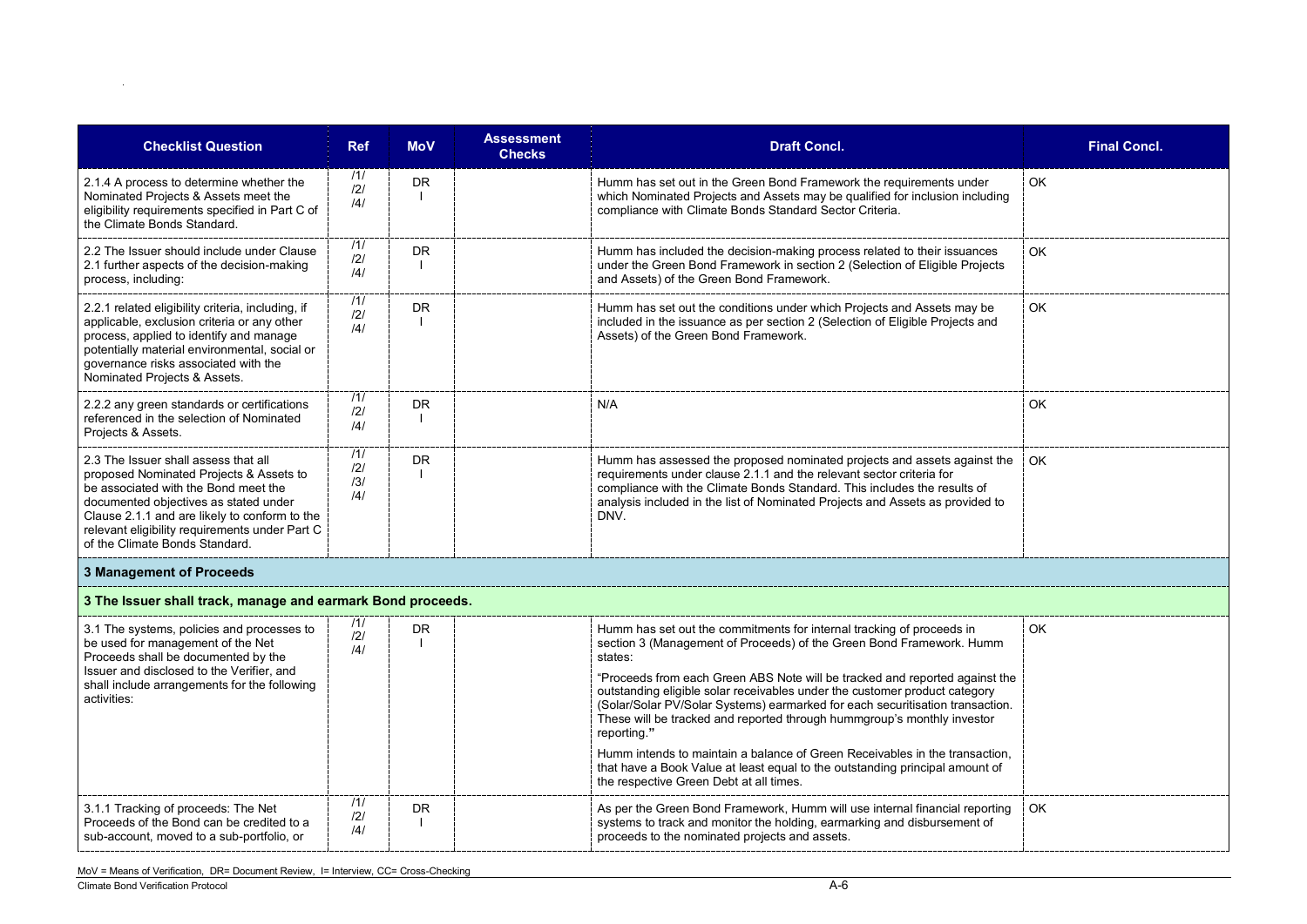| <b>Checklist Question</b>                                                                                                                                                                                                                                                                                                                                     | <b>Ref</b>                   | <b>MoV</b> | <b>Assessment</b><br><b>Checks</b> | <b>Draft Concl.</b>                                                                                                                                                                                                                                                                                                                                                                                                                                                                                                                                                                                                           | <b>Final Concl.</b> |
|---------------------------------------------------------------------------------------------------------------------------------------------------------------------------------------------------------------------------------------------------------------------------------------------------------------------------------------------------------------|------------------------------|------------|------------------------------------|-------------------------------------------------------------------------------------------------------------------------------------------------------------------------------------------------------------------------------------------------------------------------------------------------------------------------------------------------------------------------------------------------------------------------------------------------------------------------------------------------------------------------------------------------------------------------------------------------------------------------------|---------------------|
| otherwise tracked by the Issuer in an<br>appropriate manner and documented.                                                                                                                                                                                                                                                                                   |                              |            |                                    |                                                                                                                                                                                                                                                                                                                                                                                                                                                                                                                                                                                                                               |                     |
| 3.1.2 Managing unallocated proceeds: The<br>balance of unallocated Net Proceeds can be<br>managed as per the requirements in Clause<br>7.3. into which the Nominated Projects &<br>Assets fall?                                                                                                                                                               | 111<br>/2/<br>$\frac{14}{3}$ | <b>DR</b>  |                                    | The proceeds of the Bond are to be fully and immediately allocated to the<br>nominated projects and assets upon settlement and the management of<br>proceeds are to be reported upon monthly as per the hummgroup Green Bond<br>Framework (Note: The Bond has been structured and sized with an excess of<br>nominated projects and assets over Bond proceeds as at issue date, to<br>ensure no unallocated proceeds scenarios arise during the life of the Bonds).<br>While the Bond remains outstanding, Humm will hold unallocated proceeds (if<br>any) in cash or cash equivalent instruments within a Treasury function. | <b>OK</b>           |
| 3.1.3 Earmarking funds to Nominated<br>Projects & Assets: An earmarking process<br>can be used to manage and account for<br>funding to the Nominated Projects & Assets<br>and enables estimation of the share of the<br>Net Proceeds being used for financing and<br>refinancing.                                                                             | 111<br>121<br>/4/            | <b>DR</b>  |                                    | As per section 3 (Management of Proceeds) of the Green Bond Framework,<br>Humm has committed to earmark Green Bond proceeds raised against<br>nominated solar receivables.                                                                                                                                                                                                                                                                                                                                                                                                                                                    | <b>OK</b>           |
| <b>4 Reporting Prior to Issuance</b>                                                                                                                                                                                                                                                                                                                          |                              |            |                                    |                                                                                                                                                                                                                                                                                                                                                                                                                                                                                                                                                                                                                               |                     |
| environmental objectives of the Nominated Projects & Assets.                                                                                                                                                                                                                                                                                                  |                              |            |                                    | 4 The Issuer shall provide to Bond holders and to the Climate Bond Standards Secretariat at least annually a report containing the list of Nominated Projects & Assets to which<br>proceeds of the Bond have been allocated (or reallocated). The report shall include a brief description of the projects and the amounts disbursed, as well as the expected                                                                                                                                                                                                                                                                 |                     |
| 4.1 The Issuer shall prepare a Green Bond<br>Framework and make it publicly available<br>prior to Issuance or at the time of Issuance.<br>The Green Bond Framework shall include,<br>without limitation:                                                                                                                                                      | /1/<br>/2/<br>/3/<br> 4      | <b>DR</b>  |                                    | Humm has provided a Green Bond Framework dated December 2021 for the<br>issuance of Green Bonds.                                                                                                                                                                                                                                                                                                                                                                                                                                                                                                                              | <b>OK</b>           |
| 4.1.1 Confirmation that the Bonds issued<br>under the Green Bond Framework are<br>aligned with the Climate Bonds Standard.<br>This may include statements of alignment<br>with other applicable standards, such as the<br>EU Green Bond Standard, the ASEAN<br>Green Bond Standard, Chinese domestic<br>regulations, Japanese Green Bond<br>Guidelines, etc.; | /1/<br>121<br>$\frac{14}{3}$ | <b>DR</b>  |                                    | As per the Green Bond Framework, "hummgroup's Green ABS Notes will<br>meet the requirements for certification under the current version of the Climate<br>Bonds Standard (Version 3.0)".                                                                                                                                                                                                                                                                                                                                                                                                                                      | OK                  |
| 4.1.2. A summary of the expected use of<br>proceeds, as defined under Clause 1.1, and<br>the expected contribution of the relevant                                                                                                                                                                                                                            | 111<br>121<br>/4/            | <b>DR</b>  |                                    | Humm has set out a summary of potential use of proceeds in section 1 (Use of<br>Proceeds) of the Green Bond Framework. This includes the refinancing of<br>consumer receivables for financing of rooftop solar PV systems for residential                                                                                                                                                                                                                                                                                                                                                                                     | <b>OK</b>           |

|                                 | <b>Final Concl.</b>                                          |
|---------------------------------|--------------------------------------------------------------|
|                                 |                                                              |
| Bond<br>ss of<br>ds).<br>ds (if | OK                                                           |
| rk,                             | OK                                                           |
|                                 |                                                              |
|                                 | ted Projects & Assets to which<br>l, as well as the expected |
| the                             | OK                                                           |
| mate                            | OK                                                           |
| lse of<br>f                     | OK                                                           |

the expected contribution of the relevant sectors or sub-sectors to the rapid transition

solar PV systems and in a smaller number of cases other solar equipment (solar HW, solar air-con, batteries, inverters etc) for Australian households.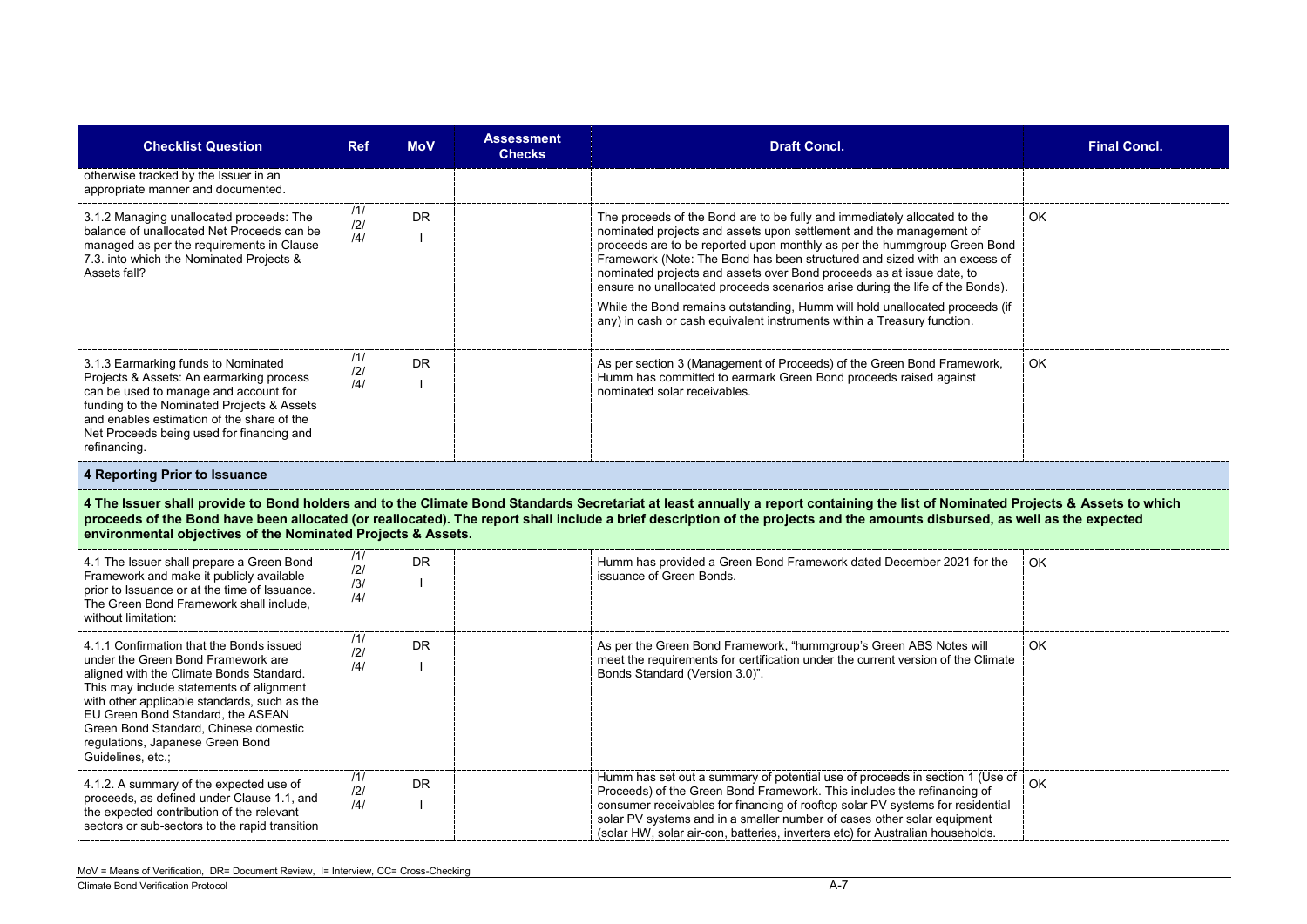| <b>Checklist Question</b>                                                                                                                                                                                                                                                                                                                                                                                                                                                                                                                                                                | <b>Ref</b>        | <b>MoV</b> | <b>Assessment</b><br><b>Checks</b> | <b>Draft Concl.</b>                                                                                                                                                                                                                                                                                                                                                                                                                                                                                                                                                                                                           | <b>Final Concl.</b> |
|------------------------------------------------------------------------------------------------------------------------------------------------------------------------------------------------------------------------------------------------------------------------------------------------------------------------------------------------------------------------------------------------------------------------------------------------------------------------------------------------------------------------------------------------------------------------------------------|-------------------|------------|------------------------------------|-------------------------------------------------------------------------------------------------------------------------------------------------------------------------------------------------------------------------------------------------------------------------------------------------------------------------------------------------------------------------------------------------------------------------------------------------------------------------------------------------------------------------------------------------------------------------------------------------------------------------------|---------------------|
| required to achieve the goals of the Paris<br>Climate Agreement;                                                                                                                                                                                                                                                                                                                                                                                                                                                                                                                         |                   |            |                                    |                                                                                                                                                                                                                                                                                                                                                                                                                                                                                                                                                                                                                               |                     |
| 4.1.3. A description of the decision-making<br>process, as defined under Clause 2.1, with<br>particular reference to the requirements in<br>Clause 2.1.2;                                                                                                                                                                                                                                                                                                                                                                                                                                | 111<br>121<br>/4/ | <b>DR</b>  |                                    | As per the section 2 (Selection of Eligible Projects and Assets) of the Green<br>Bond Framework, Humm has set out the process for Selection of Eligible<br>Projects and Assets with focus on Climate Bonds Standard Criteria.                                                                                                                                                                                                                                                                                                                                                                                                 | <b>OK</b>           |
| 4.1.4. Information on the methodology and<br>assumptions to be used for: confirming,<br>where required by relevant Sector Eligibility<br>Criteria, the characteristics or performance<br>of Nominated Projects & Assets required to<br>conform to the relevant eligibility<br>requirements under Part C of the Climate<br>Bonds Standard; and any other additional<br>impact metrics that the issuer will define.                                                                                                                                                                        | 111<br>121<br>/4/ | <b>DR</b>  |                                    | As per the section 2 (Selection of Eligible Projects and Assets) of the Green<br>Bond Framework, Humm has set out the process for Selection of Eligible<br>Projects and Assets with focus on Climate Bonds Standard Criteria.                                                                                                                                                                                                                                                                                                                                                                                                 | <b>OK</b>           |
| 4.1.5. A summary of the approach to the<br>management of unallocated Net Proceeds<br>in accordance with Clause 3.1;                                                                                                                                                                                                                                                                                                                                                                                                                                                                      | 111<br>/2/<br>/4/ | <b>DR</b>  |                                    | The proceeds of the Bond are to be fully and immediately allocated to the<br>nominated projects and assets upon settlement and the management of<br>proceeds are to be reported upon monthly as per the hummgroup Green Bond<br>Framework (Note: The Bond has been structured and sized with an excess of<br>nominated projects and assets over Bond proceeds as at issue date, to<br>ensure no unallocated proceeds scenarios arise during the life of the Bonds).<br>While the Bond remains outstanding, Humm will hold unallocated proceeds (if<br>any) in cash or cash equivalent instruments within a Treasury function. | OK                  |
| 4.1.6. The intended approach to providing<br>Update Reports to reaffirm conformance<br>with the Climate Bonds Standard while the<br>Bond remains outstanding;                                                                                                                                                                                                                                                                                                                                                                                                                            | 111<br> 2 <br>/4/ | <b>DR</b>  |                                    | Humm has confirmed to DNV and has clarified in section 4 (Reporting) of the<br>Green Bond Framework that the requirements of the Climate Bond Standard<br>reporting will be undertaken to maintain certification if required.                                                                                                                                                                                                                                                                                                                                                                                                 | OK                  |
| 4.1.7. The list of proposed Nominated<br>Projects & Assets associated with the Bond<br>and the investment areas, as provided in<br>Clause 9.1, into which the Nominated<br>Projects & Assets fall. Where there are<br>limits on the amount of detail that can be<br>made available about specific Nominated<br>Projects & Assets, information shall be<br>presented on the investment areas which<br>the Nominated Projects & Assets fall into, as<br>provided in Clause 9.1, and the Issuer shall<br>provide an explanation of why detail on<br>Nominated Projects & Assets is limited; | 111<br>121<br>/4/ | <b>DR</b>  |                                    | Humm has named the nominated projects and assets as per Appendix C of<br>this report and as detailed in the Assurance Opinion.                                                                                                                                                                                                                                                                                                                                                                                                                                                                                                | <b>OK</b>           |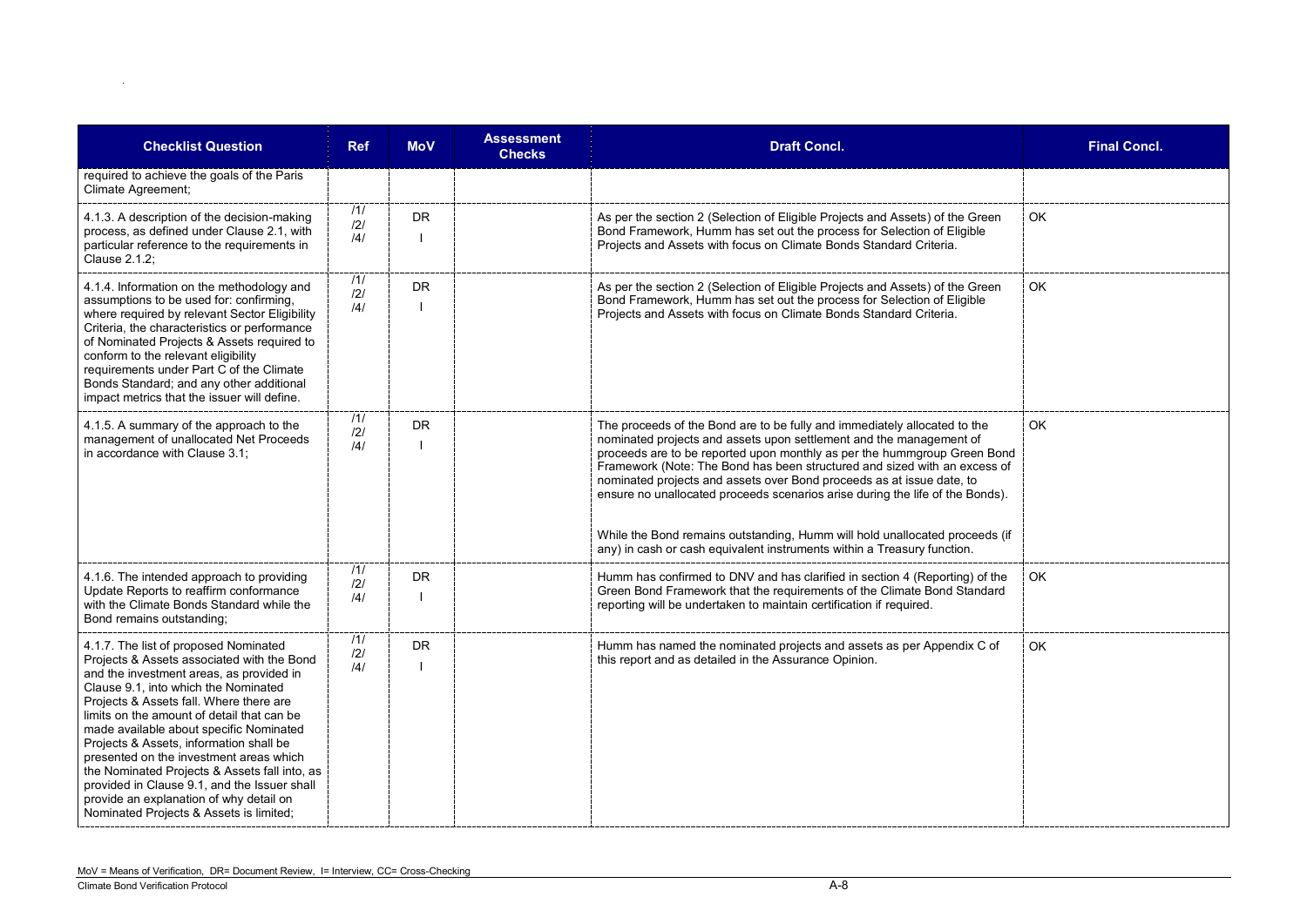| <b>Checklist Question</b>                                                                                                                                                                                                                                                                                                                                                   | <b>Ref</b>        | <b>MoV</b> | <b>Assessment</b><br><b>Checks</b> | <b>Draft Concl.</b>                                                                                                                                                                                                                                                                                                                                                                                                                                                                                                                                | <b>Final Concl.</b> |
|-----------------------------------------------------------------------------------------------------------------------------------------------------------------------------------------------------------------------------------------------------------------------------------------------------------------------------------------------------------------------------|-------------------|------------|------------------------------------|----------------------------------------------------------------------------------------------------------------------------------------------------------------------------------------------------------------------------------------------------------------------------------------------------------------------------------------------------------------------------------------------------------------------------------------------------------------------------------------------------------------------------------------------------|---------------------|
| 4.1.8. Where a proportion of the Net<br>Proceeds are used for refinancing, an<br>estimate of the share of the Net Proceeds<br>used for financing and refinancing, and the<br>relevant Nominated Projects & Assets or<br>investment areas which may be refinanced.<br>This may also include the expected look-<br>back period for refinanced Nominated<br>Projects & Assets. | 111<br>121<br>/4/ | <b>DR</b>  |                                    | The proposed issuance is for 100% refinancing of the nominated solar<br>receivables.                                                                                                                                                                                                                                                                                                                                                                                                                                                               | OK                  |
| 4.2. The Issuer shall include in the<br><b>Disclosure Documentation:</b>                                                                                                                                                                                                                                                                                                    | 111<br>121<br> 4  | <b>DR</b>  |                                    | Humm has set out required details in the Bond Disclosure Documentation<br>(including DRAFT indicative term sheet and other materials to investors) and<br>the Green Bond Framework.                                                                                                                                                                                                                                                                                                                                                                | OK                  |
| 4.2.1. The investment areas, as provided in<br>Clause 9.1, into which the Nominated<br>Projects & Assets fall;                                                                                                                                                                                                                                                              | 111<br>121<br> 4  | <b>DR</b>  |                                    | The Green Bond Framework, which is made publicly available via Humm's<br>website, discloses the eligible categories for the nominated projects and<br>assets (being solar).                                                                                                                                                                                                                                                                                                                                                                        | OK                  |
| 4.2.2. The intended types of temporary<br>investment Bonds for the management of<br>unallocated Net Proceeds in accordance<br>with Clause 7.3;                                                                                                                                                                                                                              | 111<br>121<br>/4/ | <b>DR</b>  |                                    | The proceeds of the Bond are to be fully and immediately allocated to the<br>nominated projects and assets upon settlement and the management of<br>proceeds are to be reported upon monthly as per the hummgroup Green Bond<br>Framework (Note: The Bond has been structured and sized with an excess of<br>nominated projects and assets over Bond proceeds as at issue date, to<br>ensure no unallocated proceeds scenarios arise during the life of the Bonds).<br>While the Bond remains outstanding, Humm will hold unallocated proceeds (if | OK                  |
|                                                                                                                                                                                                                                                                                                                                                                             |                   |            |                                    | any) in cash or cash equivalent instruments within a Treasury function.                                                                                                                                                                                                                                                                                                                                                                                                                                                                            |                     |
| 4.2.3. The Verifier engaged by the Issuer for<br>the mandatory verification engagements;                                                                                                                                                                                                                                                                                    | 111<br>121<br>/4/ | <b>DR</b>  |                                    | Humm proposes to disclose the engagement of DNV through the sharing of<br>the DNV Pre and Post-Issuance Assurance Statement to prospective and<br>current investors on their website and through sustainability reporting.                                                                                                                                                                                                                                                                                                                         | OK                  |
| 4.2.4. The intended approach to providing<br>Update Reports to reaffirm conformance<br>with the Climate Bonds Standard while the<br>Bond remains outstanding, including the<br>location of the published documents;                                                                                                                                                         | 111<br>121<br> 4  | <b>DR</b>  |                                    | The proposed reporting to investors and stakeholders as set out in the Green<br>Bond Framework will be disclosed to current and prospective investors.                                                                                                                                                                                                                                                                                                                                                                                             | OK                  |
| 4.2.5. The Climate Bonds Initiative<br>Disclaimer provided in the Certification<br>Agreement.                                                                                                                                                                                                                                                                               | 111<br>121<br> 4  | <b>DR</b>  |                                    | Humm has confirmed its intention to include the CBI disclaimer in the Bond<br>Disclosure documentation and/or Framework.                                                                                                                                                                                                                                                                                                                                                                                                                           | OK                  |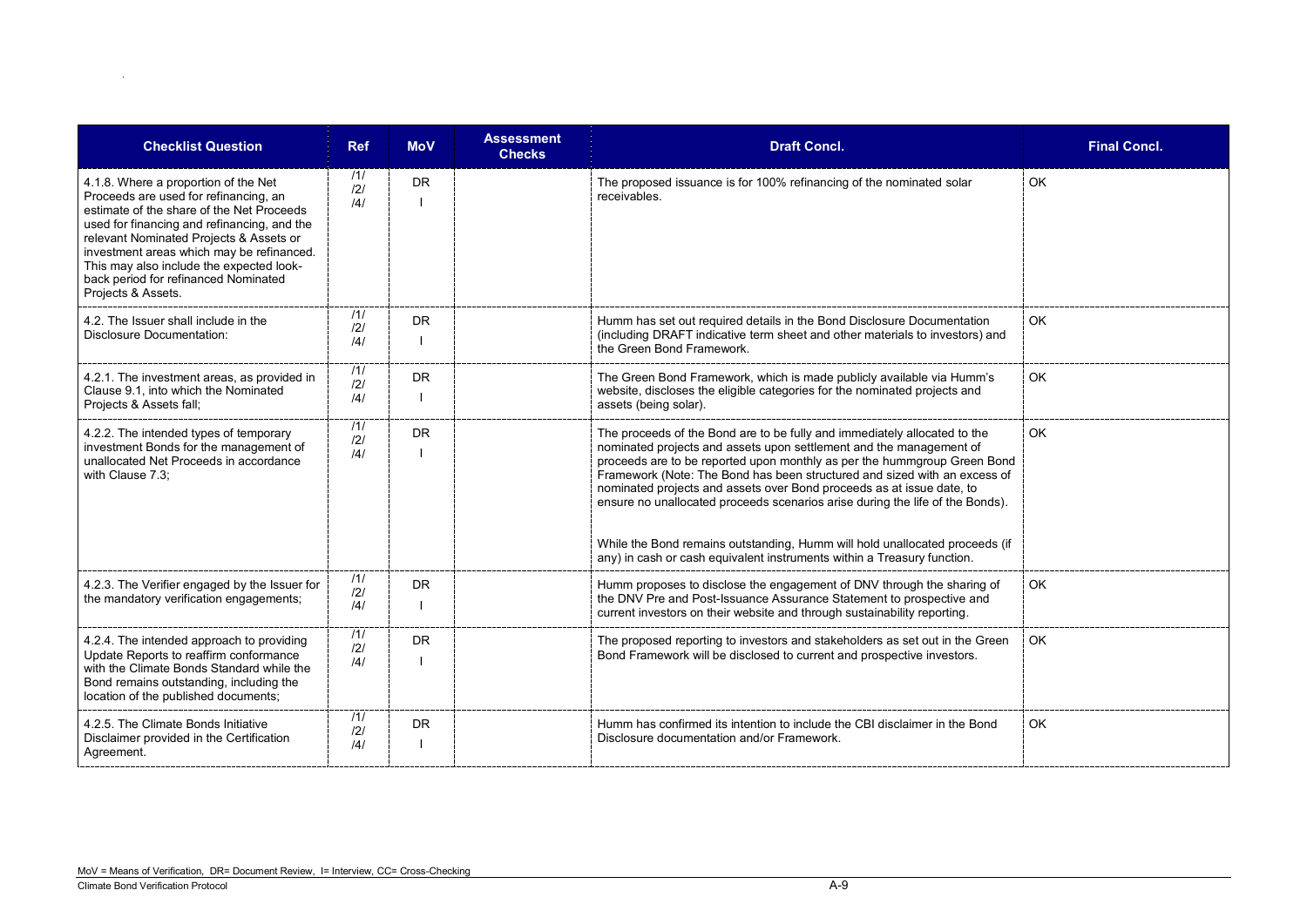## **Table 2 Post Issuance Requirements checklist (Part B and C)**

| <b>Checklist Question</b>                                                                                                                                                                                                                                                                                                                                                                                                               | <b>Ref</b>                                                       | <b>MoV</b> | <b>Assessment</b><br><b>Checks</b> | <b>Draft Concl.</b>                                                                                                                                                                                                                                                                                                                                                                                                                                                                                                                                                                                                                                                                                                                                                 | <b>Final Concl.</b>                               |  |  |  |  |  |
|-----------------------------------------------------------------------------------------------------------------------------------------------------------------------------------------------------------------------------------------------------------------------------------------------------------------------------------------------------------------------------------------------------------------------------------------|------------------------------------------------------------------|------------|------------------------------------|---------------------------------------------------------------------------------------------------------------------------------------------------------------------------------------------------------------------------------------------------------------------------------------------------------------------------------------------------------------------------------------------------------------------------------------------------------------------------------------------------------------------------------------------------------------------------------------------------------------------------------------------------------------------------------------------------------------------------------------------------------------------|---------------------------------------------------|--|--|--|--|--|
| <b>Part B: Post Issuance Requirements</b>                                                                                                                                                                                                                                                                                                                                                                                               |                                                                  |            |                                    |                                                                                                                                                                                                                                                                                                                                                                                                                                                                                                                                                                                                                                                                                                                                                                     |                                                   |  |  |  |  |  |
| <b>5 Use of Proceeds</b>                                                                                                                                                                                                                                                                                                                                                                                                                |                                                                  |            |                                    |                                                                                                                                                                                                                                                                                                                                                                                                                                                                                                                                                                                                                                                                                                                                                                     |                                                   |  |  |  |  |  |
| 5 An issuer of a Climate Bond must use the funds raised to finance eligible project(s).                                                                                                                                                                                                                                                                                                                                                 |                                                                  |            |                                    |                                                                                                                                                                                                                                                                                                                                                                                                                                                                                                                                                                                                                                                                                                                                                                     |                                                   |  |  |  |  |  |
| 5.1 The Net Proceeds of the Bond shall be<br>allocated to the Nominated Projects &<br>Assets.                                                                                                                                                                                                                                                                                                                                           | 111<br> 2 <br>/3/<br> 4 <br>/13/<br>/14/<br>/15/<br>/16/<br>1171 | <b>DR</b>  | $\boxtimes$ Yes<br>$\Box$ No       | The Bonds are for financing and refinancing:<br>Renewable Energy Generation, Solar;<br>$\bullet$<br>projects within Australia.<br>DNV notes that the Green Bond Framework has been prepared and<br>structured to facilitate the inclusion of:<br>Renewable energy (Solar)<br>$\bullet$<br>The issuer has described the decision-making process for selection of<br>nominated projects and assets in the humm Green Bond Framework.<br>The proposed Bonds are for a pool of existing funding.<br>Humm does issue other Bonds, however the environmental objectives<br>associated with the Bonds selected for Certification have been clearly defined<br>by and limited to assets that comply with the applicable Technical Criteria of<br>the Climate Bond Standard. | To be confirmed at Post Issuance<br>Verification. |  |  |  |  |  |
| 5.2 All Nominated Projects & Assets shall<br>meet the documented objectives of the<br>Bond as stated under Clause 6.1.1 and shall<br>be in conformance with the requirements of<br>Part C of the Climate Bonds Standard.                                                                                                                                                                                                                | 111<br>121<br>/3/<br> 4                                          | <b>DR</b>  |                                    | Humm has included a statement of the environmental objectives of the<br>issuance in the Green Bond Framework for the funding of renewable energy<br>generation (solar).<br>DNV confirms that the refinancing of investments in renewable energy (Solar)<br>are supporting and align with these sustainability objectives.                                                                                                                                                                                                                                                                                                                                                                                                                                           | To be confirmed at Post Issuance<br>Verification. |  |  |  |  |  |
| 5.3 The Issuer shall allocate the Net<br>Proceeds to Nominated Projects & Assets<br>within 24 months of issuance of the Bond, or<br>the Issuer shall disclose in post-issuance<br>reporting as per clause 8.3 the estimated<br>timeline for allocation of net proceeds to<br>Nominated Projects & Assets. Net proceeds<br>may be reallocated to other Nominated<br>Projects & Assets at any time while the<br>Bond remains outstanding. | 111<br>121<br>/3/<br>/4/                                         | <b>DR</b>  |                                    | Humm has committed to allocate Bond proceeds within 24 months.                                                                                                                                                                                                                                                                                                                                                                                                                                                                                                                                                                                                                                                                                                      | To be confirmed at Post Issuance<br>Verification. |  |  |  |  |  |
| 5.4 Nominated Projects & Assets shall not<br>be nominated to other Certified Climate<br>Bonds, Certified Climate Loans, Certified<br>Climate Debt Bonds, green bonds, green<br>loans or other labelled Bonds (such as                                                                                                                                                                                                                   | /1/<br> 2 <br>/3/<br> 4                                          | <b>DR</b>  |                                    | The proposed pool of receivables is compliant with the requirements of s1.3<br>of the CBS.                                                                                                                                                                                                                                                                                                                                                                                                                                                                                                                                                                                                                                                                          | To be confirmed at Post Issuance<br>Verification. |  |  |  |  |  |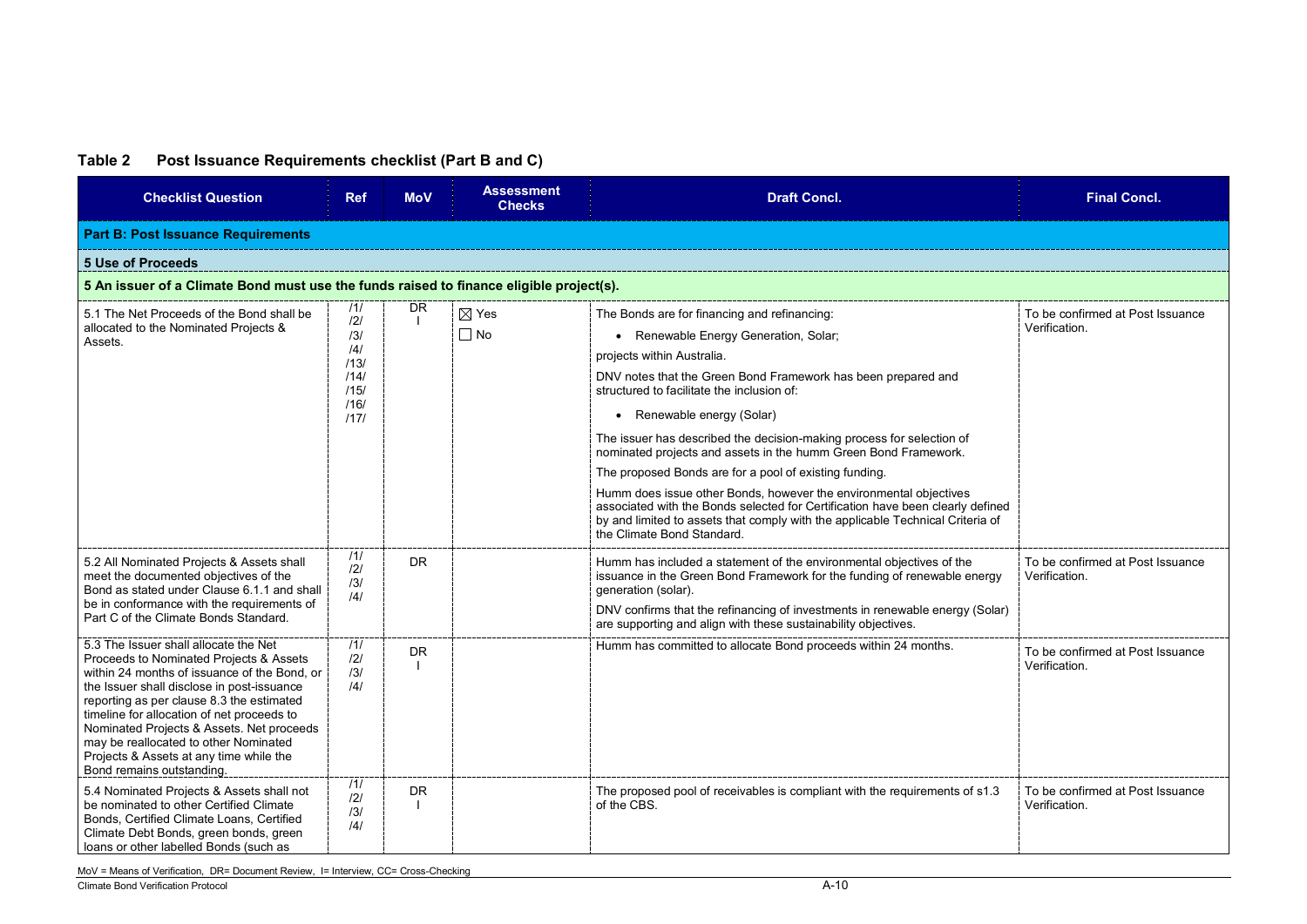| <b>Checklist Question</b>                                                                                                                                                                                                                                                                                                                                        | <b>Ref</b>               | <b>MoV</b> | <b>Assessment</b><br><b>Checks</b> | <b>Draft Concl.</b>                                                                                                                                                                                                                                                                                            | <b>Final Concl.</b>                               |
|------------------------------------------------------------------------------------------------------------------------------------------------------------------------------------------------------------------------------------------------------------------------------------------------------------------------------------------------------------------|--------------------------|------------|------------------------------------|----------------------------------------------------------------------------------------------------------------------------------------------------------------------------------------------------------------------------------------------------------------------------------------------------------------|---------------------------------------------------|
| social bonds or SDG bonds) unless it is<br>demonstrated by the Issuer that:                                                                                                                                                                                                                                                                                      |                          |            |                                    |                                                                                                                                                                                                                                                                                                                |                                                   |
| 5.4.1. distinct portions of the Nominated<br>Projects & Assets are being funded by<br>different Certified Climate Bonds, Certified<br>Climate Loans, Certified Climate Debt<br>Bonds, green bonds, green loans or other<br>labelled Bonds or,                                                                                                                    | 11/<br> 2 <br>/3/<br> 4  | <b>DR</b>  | $\Box$ Yes<br>$\boxtimes$ No       | The Green Bond is being set up using a pooled approach, where a dedicated<br>pool of CBI eligible projects and assets (solar receivables) have been<br>grouped and Bonds are to be earmarked against that eligible pool of projects.                                                                           | To be confirmed at Post Issuance<br>Verification. |
| 5.4.2. the existing Certified Climate Bond,<br>Certified Climate Loan or Certified<br>Climate Debt Bond is being refinanced via<br>another Certified Climate Bond, Certified<br><b>Climate Loan or Certified Climate Debt</b><br>Bond.                                                                                                                           | 111<br> 2 <br>/3/<br>/4/ | <b>DR</b>  | $\Box$ Yes<br>$\boxtimes$ No       | The proposed pool of receivables is compliant with the requirements of s1.3<br>and s1.32 of the CBS.                                                                                                                                                                                                           | To be confirmed at Post Issuance<br>Verification. |
| 5.5. Where a proportion of the Net Proceeds<br>of the Bond are used for refinancing, the<br>Issuer shall track the share of the Net<br>Proceeds used for financing and refinancing<br>and identify which Nominated Projects &<br>Assets may be refinanced. This may also<br>include the expected look-back period for<br>refinanced Nominated Projects & Assets. | 111<br> 2 <br>131<br> 4  | <b>DR</b>  | $\boxtimes$ Yes<br>$\Box$ No       | The issuer is tracking the share of financing and refinancing. For the purpose<br>of the CBI Eligible Pool, the share for refinancing is 100%.                                                                                                                                                                 | To be confirmed at Post Issuance<br>Verification. |
| 5.6. The Net Proceeds of the Bond shall be<br>tracked by the Issuer following a formal<br>internal process which is documented in<br>accordance with Clause 3.1.                                                                                                                                                                                                 | 111<br> 2 <br>/3/<br> 4  | <b>DR</b>  | $\boxtimes$ Yes<br>$\Box$ No       | As per the Green Bond Framework, Humm will use internal financial reporting<br>systems to track and monitor the holding, earmarking and disbursement of<br>proceeds to the nominated projects and assets.                                                                                                      | To be confirmed at Post Issuance<br>Verification. |
| 5.7. The Net Proceeds of the Bond shall be<br>no greater than the Issuer's total investment<br>exposure or debt obligation to the<br>Nominated Projects & Assets, or the<br>relevant proportion of the total Market Value<br>of the Nominated Projects & Assets which<br>are owned or financed by the Issuer.                                                    | 111<br>121<br>/3/<br> 4  | <b>DR</b>  | $\boxtimes$ Yes<br>$\Box$ No       | DNV has verified that there will be a surplus of eligible projects and assets, in To be confirmed at Post Issuance<br>excess of those contained within the Bond pool ("Bond Pool"). The Bond has<br>been structured and sized with an excess of eligible projects and assets as at<br>the proposed issue date. | Verification.                                     |
| 5.8. Additional Nominated Project & Assets<br>may be added to, or used to substitute or<br>replenish, the portfolio of Nominated Project<br>& Assets as long as the additional<br>Nominated Project & Assets are eligible<br>under Part C of the Climate Bonds Standard<br>and are consistent with the Bond's objective<br>as set out in Clause 6.1.1.           | 11/<br> 2 <br>/3/<br>/4/ | <b>DR</b>  | $\boxtimes$ Yes<br>$\Box$ No       | DNV confirms that while there is a surplus of eligible projects and assets, the<br>Green Bond Framework has in place procedures and provision for the<br>inclusion of additional eligible projects and assets as required.                                                                                     | To be confirmed at Post Issuance<br>Verification. |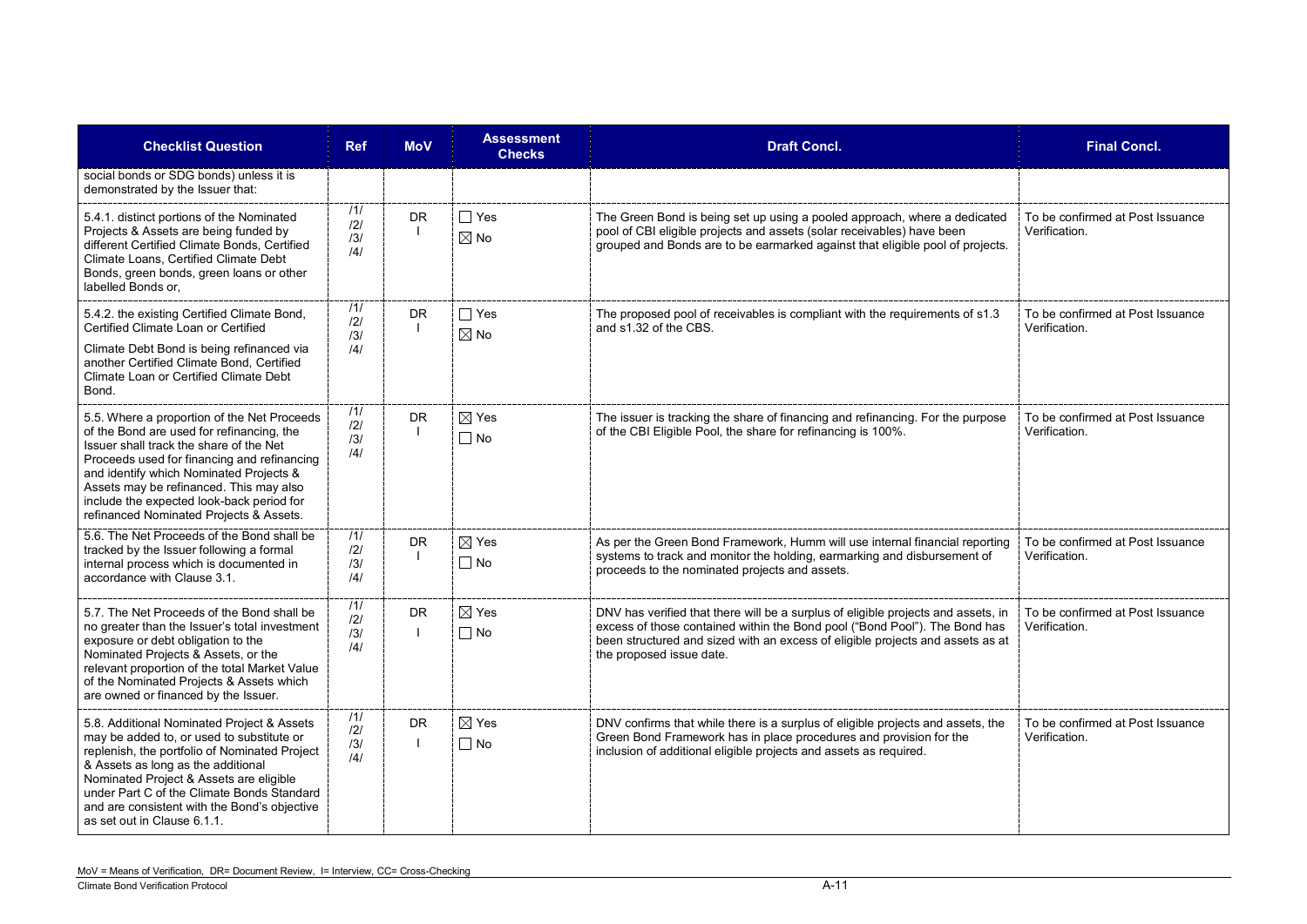| <b>Checklist Question</b>                                                                                                                                                                                                                                                                                                                                                                                                                                                                            | <b>Ref</b>                      | <b>MoV</b> | <b>Assessment</b><br><b>Checks</b> | <b>Draft Concl.</b>                                                                                                                                                                                                                                                                                                                                                                                                                                                                            | <b>Final Concl.</b>                               |
|------------------------------------------------------------------------------------------------------------------------------------------------------------------------------------------------------------------------------------------------------------------------------------------------------------------------------------------------------------------------------------------------------------------------------------------------------------------------------------------------------|---------------------------------|------------|------------------------------------|------------------------------------------------------------------------------------------------------------------------------------------------------------------------------------------------------------------------------------------------------------------------------------------------------------------------------------------------------------------------------------------------------------------------------------------------------------------------------------------------|---------------------------------------------------|
| 5.8.1. Where additional Nominated Projects<br>& Assets are covered by Sector Eligibility<br>Criteria which were not included in the<br>scope of either the Pre-Issuance Verification<br>or the Post-Issuance Verification<br>engagements, the Issuer shall engage a<br>Verifier to provide a Verifier's Report<br>covering at least the conformance of the<br>additional Nominated Projects & Assets with<br>the relevant Sector Eligibility Criteria under<br>Part C of the Climate Bonds Standard. | /1/<br>/2/<br>/3/<br> 4         | <b>DR</b>  |                                    | Not Applicable                                                                                                                                                                                                                                                                                                                                                                                                                                                                                 | To be confirmed at Post Issuance<br>Verification. |
| 6 Process for Evaluation and Selection of Projects & Assets                                                                                                                                                                                                                                                                                                                                                                                                                                          |                                 |            |                                    |                                                                                                                                                                                                                                                                                                                                                                                                                                                                                                |                                                   |
|                                                                                                                                                                                                                                                                                                                                                                                                                                                                                                      |                                 |            |                                    | 6 The Issuer shall maintain a decision-making process which it uses to determine the continuing eligibility of the Nominated Projects & Assets.                                                                                                                                                                                                                                                                                                                                                |                                                   |
| 6.1. The Issuer shall document and maintain<br>a decision-making process which it uses to<br>determine the continuing eligibility of the<br>Nominated Projects & Assets. This includes,<br>without limitation:                                                                                                                                                                                                                                                                                       | 11/<br>/2/<br>/3/<br>/4/<br>/5/ | <b>DR</b>  | $\boxtimes$ Yes<br>$\Box$ No       | The issuer has described the decision-making process for selection of<br>nominated projects and assets in section 2 (Selection of Eligible Projects and<br>Assets) of the Green Bond Framework.<br>The Issuances are for a pool of existing funding.<br>Humm does issue other Bonds, however the environmental objective<br>associated with the Bond have been clearly defined by and limited to assets<br>that comply with the applicable Technical Criteria of the Climate Bond<br>Standard. | To be confirmed at Post Issuance<br>Verification. |
| 6.1.1. A statement on the climate-related<br>objectives of the Bond;                                                                                                                                                                                                                                                                                                                                                                                                                                 | /1/<br> 2 <br>/3/<br> 4 <br>/5/ | <b>DR</b>  | $\Box$ Yes<br>$\square$ No         | Humm has included a statement of the environmental objectives of the<br>issuance in the Green Bond Framework for the funding of renewable energy<br>generation (solar).<br>DNV confirms that the refinancing of investments in renewable energy (Solar)<br>are supporting and align with these sustainability objectives.                                                                                                                                                                      | To be confirmed at Post Issuance<br>Verification. |
| 6.1.2. How the climate-related objectives of<br>the Bond are positioned within the context of<br>the Issuer's overarching objectives,<br>strategy, policy and/or processes relating to<br>environmental sustainability;                                                                                                                                                                                                                                                                              | 111<br>121<br>/3/<br> 4 <br>/5/ | <b>DR</b>  |                                    | The environmental objectives of the Bond were verified to be in line with their<br>Sustainability position as clarified within the Green Bond Framework and as<br>set out on the Humm website.                                                                                                                                                                                                                                                                                                 | To be confirmed at Post Issuance<br>Verification. |
| 6.1.3. The Issuer's rationale for issuing the<br>Bond;                                                                                                                                                                                                                                                                                                                                                                                                                                               | 111<br>121<br>/3/<br> 4 <br>/5/ | <b>DR</b>  |                                    | Humm has included a statement of the environmental objectives of the<br>issuance in the Green Bond Framework for the funding of renewable energy<br>generation (solar).<br>DNV confirms that the refinancing of investments in renewable energy (Solar)<br>are supporting and align with these sustainability objectives.                                                                                                                                                                      | To be confirmed at Post Issuance<br>Verification. |
| 6.1.4. A process to determine whether the<br>Nominated Projects & Assets meet the<br>eligibility requirements specified in Part C of<br>the Climate Bonds Standard;                                                                                                                                                                                                                                                                                                                                  | /1/<br> 2 <br>/3/<br> 4 <br>/5/ | <b>DR</b>  |                                    | Humm has set out in Section 2 (Selection of Eligible Projects and Assets) of<br>the Green Bond Framework the requirements under which Nominated<br>Projects and Assets may qualify for inclusion including compliance with<br>Climate Bonds Standard Sector Criteria.                                                                                                                                                                                                                          | To be confirmed at Post Issuance<br>Verification. |

|                      | <b>Final Concl.</b>                               |
|----------------------|---------------------------------------------------|
|                      | To be confirmed at Post Issuance<br>Verification. |
|                      |                                                   |
|                      |                                                   |
| and                  | To be confirmed at Post Issuance<br>Verification. |
| ets                  |                                                   |
| gу<br>$\lambda$ lar) | To be confirmed at Post Issuance<br>Verification. |
| าeir<br>ЭS           | To be confirmed at Post Issuance<br>Verification. |
| gу<br>$\lambda$ lar) | To be confirmed at Post Issuance<br>Verification. |
| οf                   | To be confirmed at Post Issuance<br>Verification. |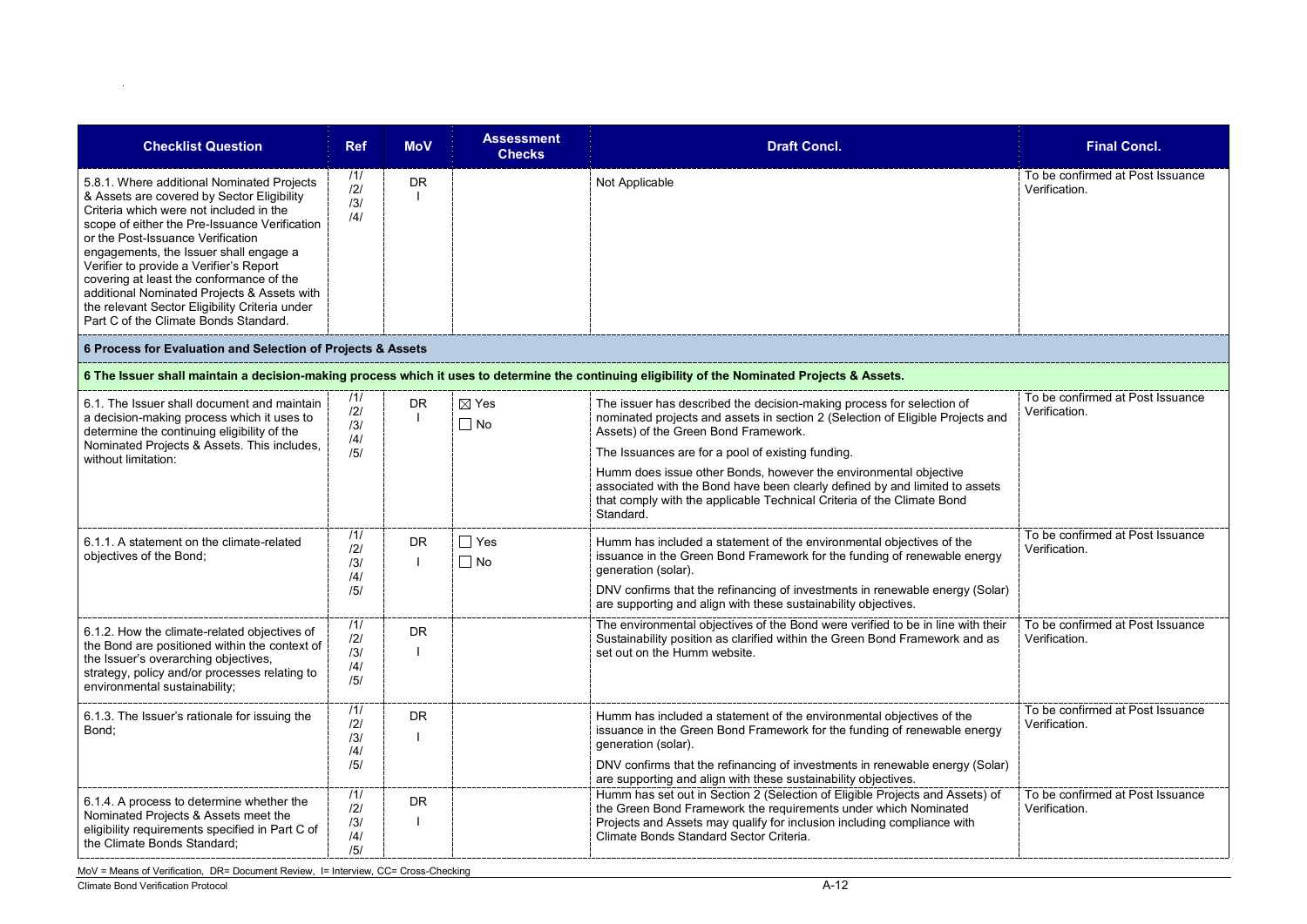Climate Bond Verification Protocol A-13

| <b>Checklist Question</b>                                                      | <b>Ref</b>                                            | <b>MoV</b> | <b>Assessment</b><br><b>Checks</b> | <b>Draft Concl.</b>                                                                                                                                                                                                 |
|--------------------------------------------------------------------------------|-------------------------------------------------------|------------|------------------------------------|---------------------------------------------------------------------------------------------------------------------------------------------------------------------------------------------------------------------|
| 6.1.5. Other information provided by the<br>Issuer as described in Clause 2.2. | 11/<br>$\overline{2}$<br>/3/<br>$\frac{14}{1}$<br>/5/ | <b>DR</b>  |                                    | Humm has set out the conditions under which Projects and Assets<br>(receivables) may be included in the issuance including the decision mak<br>undertaken related to risk management and applicability as required. |

| <b>Checklist Question</b>                                                                                                                                                                                                                                                           | <b>Ref</b>                      | <b>MoV</b> | <b>Assessment</b><br><b>Checks</b> | <b>Draft Concl.</b>                                                                                                                                                                                                                                                                                                                                                                                                                                                                                                                                                                                                              | <b>Final Concl.</b>                               |
|-------------------------------------------------------------------------------------------------------------------------------------------------------------------------------------------------------------------------------------------------------------------------------------|---------------------------------|------------|------------------------------------|----------------------------------------------------------------------------------------------------------------------------------------------------------------------------------------------------------------------------------------------------------------------------------------------------------------------------------------------------------------------------------------------------------------------------------------------------------------------------------------------------------------------------------------------------------------------------------------------------------------------------------|---------------------------------------------------|
| 6.1.5. Other information provided by the<br>Issuer as described in Clause 2.2.                                                                                                                                                                                                      | 11/<br> 2 <br>/3/<br> 4 <br>/5/ | <b>DR</b>  |                                    | Humm has set out the conditions under which Projects and Assets<br>(receivables) may be included in the issuance including the decision making<br>undertaken related to risk management and applicability as required.                                                                                                                                                                                                                                                                                                                                                                                                           | To be confirmed at Post Issuance<br>Verification. |
| <b>7 Management of Proceeds</b>                                                                                                                                                                                                                                                     |                                 |            |                                    |                                                                                                                                                                                                                                                                                                                                                                                                                                                                                                                                                                                                                                  |                                                   |
| 7 The Issuer shall track, manage and earmark Bond proceeds.                                                                                                                                                                                                                         |                                 |            |                                    |                                                                                                                                                                                                                                                                                                                                                                                                                                                                                                                                                                                                                                  |                                                   |
| 7.1. The Net Proceeds of the Bond shall be<br>credited to a sub account, moved to a sub-<br>portfolio or otherwise identified by the Issuer<br>in an appropriate manner, and documented.                                                                                            | /1/<br> 2 <br>131<br> 4         | <b>DR</b>  | $\Box$ Yes<br>$\boxtimes$ No       | Humm has set out the commitments for internal tracking of proceeds in<br>section 3 (Management of Proceeds) of the Green Bond Framework.                                                                                                                                                                                                                                                                                                                                                                                                                                                                                         | To be confirmed at Post Issuance<br>Verification. |
| 7.2. The Issuer of the Bond shall maintain<br>the earmarking process to manage and<br>account for allocation of Net Proceeds to the<br>Nominated Projects & Assets as described<br>in Clause 3.1.3.                                                                                 | 111<br>121<br>/3/<br> 4         | <b>DR</b>  | $\Box$ Yes<br>$\boxtimes$ No       | As per section 3 (Management of Proceeds) of the Green Bond Framework,<br>Humm has committed to earmark Green Bond proceeds raised against the<br>pool of nominated projects and assets (receivables).                                                                                                                                                                                                                                                                                                                                                                                                                           | To be confirmed at Post Issuance<br>Verification. |
| 7.3. While the Bond remains outstanding,<br>the balance of the tracked Net Proceeds<br>shall be reduced by amounts allocated to<br>Nominated Projects & Assets. Pending such<br>allocations to Nominated Projects & Assets,<br>the balance of unallocated Net Proceeds<br>shall be: | 111<br> 2 <br>/3/<br> 4         | <b>DR</b>  | $\boxtimes$ Yes<br>$\Box$ No       | The outstanding value of all earmarked debt has been tracked and presented<br>to DNV for verification against the pool of solar receivables.                                                                                                                                                                                                                                                                                                                                                                                                                                                                                     | To be confirmed at Post Issuance<br>Verification. |
| 7.3.1. Held in temporary investment Bonds<br>that are cash, or cash equivalent Bonds,<br>within a Treasury function; or                                                                                                                                                             | 111<br> 2 <br>/3/<br> 4         | <b>DR</b>  | $\Box$ Yes<br>$\boxtimes$ No       | The proceeds of the Bond are to be fully and immediately allocated to the<br>nominated projects and assets upon settlement and the management of<br>proceeds are to be reported upon monthly as per the hummgroup Green<br>Bond Framework (Note: The Bond has been structured and sized with in<br>excess of nominated projects and assets over Bond proceeds as at issue<br>date, to ensure no unallocated proceeds scenarios arise during the life of the<br>Bonds).<br>While the Bond remains outstanding, Humm will hold unallocated proceeds (if<br>any) in cash or cash equivalent instruments within a Treasury function. | To be confirmed at Post Issuance<br>Verification. |
| 7.3.2. Held in temporary investment Bonds<br>that do not include greenhouse gas<br>intensive projects which are inconsistent<br>with the delivery of a low carbon and climate<br>resilient economy; or                                                                              | /1/<br>121<br>/3/<br> 4         | <b>DR</b>  |                                    | The proceeds of the Bond are to be fully and immediately allocated to the<br>nominated projects and assets upon settlement and the management of<br>proceeds are to be reported upon monthly as per the hummgroup Green<br>Bond Framework (Note: The Bond has been structured and sized with an<br>excess of nominated projects and assets over Bond proceeds as at issue                                                                                                                                                                                                                                                        | To be confirmed at Post Issuance<br>Verification. |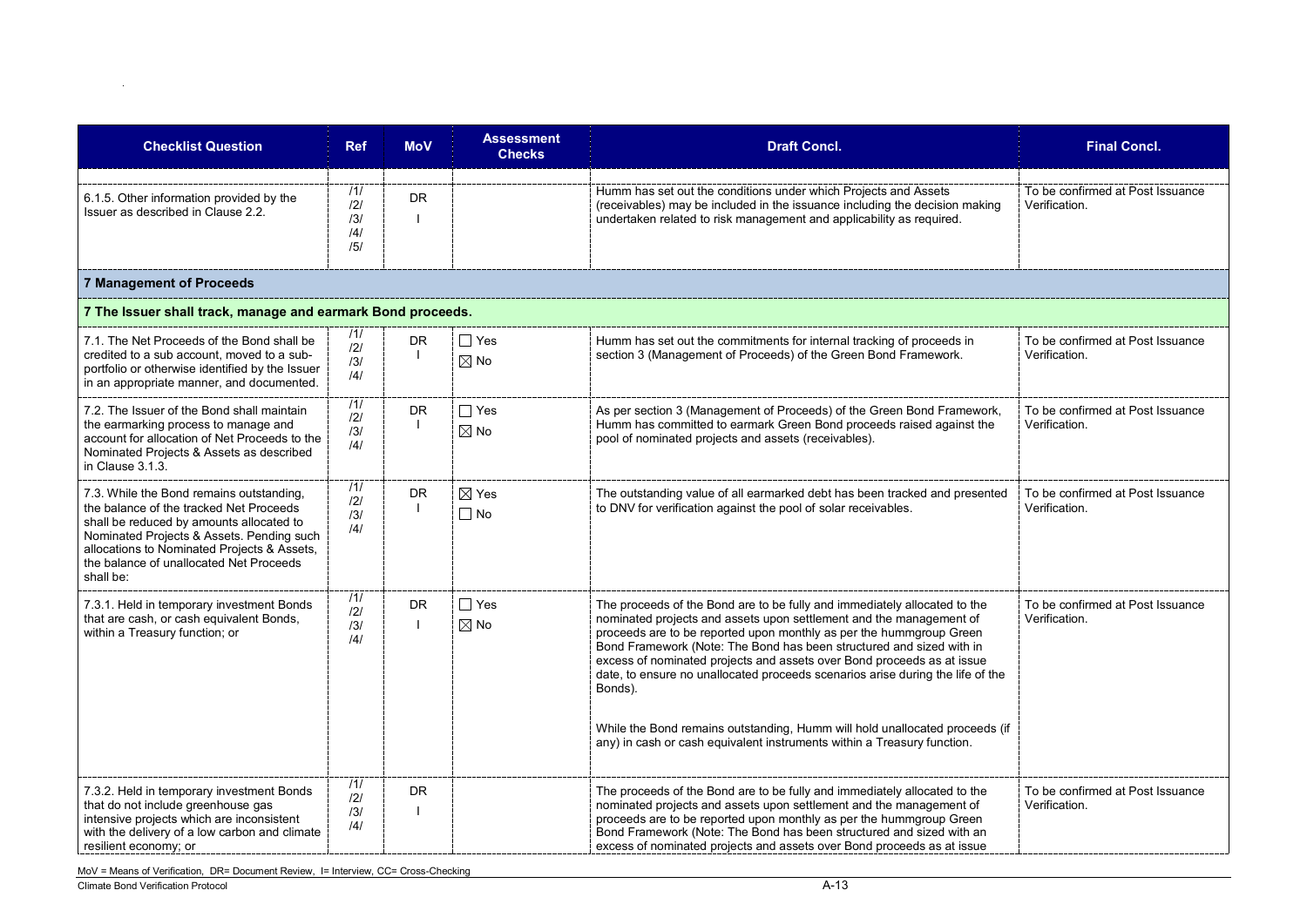| <b>Checklist Question</b>                                                                                                                                                 | <b>Ref</b>              | <b>MoV</b> | <b>Assessment</b><br><b>Checks</b> | <b>Draft Concl.</b>                                                                                                                                                                                                                                                                                                                                                                                                                                                                                                                                                                                                              |               | <b>Final Concl.</b>              |
|---------------------------------------------------------------------------------------------------------------------------------------------------------------------------|-------------------------|------------|------------------------------------|----------------------------------------------------------------------------------------------------------------------------------------------------------------------------------------------------------------------------------------------------------------------------------------------------------------------------------------------------------------------------------------------------------------------------------------------------------------------------------------------------------------------------------------------------------------------------------------------------------------------------------|---------------|----------------------------------|
|                                                                                                                                                                           |                         |            |                                    | date, to ensure no unallocated proceeds scenarios arise during the life of the<br>Bonds).<br>While the Bond remains outstanding, Humm will hold unallocated proceeds (if<br>any) in cash or cash equivalent instruments within a Treasury function.                                                                                                                                                                                                                                                                                                                                                                              |               |                                  |
| 7.3.3. Applied to temporarily reduce<br>indebtedness of a revolving nature before<br>being redrawn for investments or<br>disbursements to Nominated Projects &<br>Assets. | 111<br>121<br>/3/<br> 4 | <b>DR</b>  |                                    | The proceeds of the Bond are to be fully and immediately allocated to the<br>nominated projects and assets upon settlement and the management of<br>proceeds are to be reported upon monthly as per the hummgroup Green<br>Bond Framework (Note: The Bond has been structured and sized with an<br>excess of nominated projects and assets over Bond proceeds as at issue<br>date, to ensure no unallocated proceeds scenarios arise during the life of the<br>Bonds).<br>While the Bond remains outstanding, Humm will hold unallocated proceeds (if<br>any) in cash or cash equivalent instruments within a Treasury function. | Verification. | To be confirmed at Post Issuance |
|                                                                                                                                                                           |                         |            |                                    |                                                                                                                                                                                                                                                                                                                                                                                                                                                                                                                                                                                                                                  |               |                                  |
| 8 Reporting                                                                                                                                                               |                         |            |                                    |                                                                                                                                                                                                                                                                                                                                                                                                                                                                                                                                                                                                                                  |               |                                  |
| environmental objectives of the Nominated Projects & Assets.                                                                                                              |                         |            |                                    | 8 The Issuer shall provide to Bond holders and to the Climate Bond Standards Secretariat at least annually a report containing the list of Nominated Projects & Assets to which<br>proceeds of the Bond have been allocated (or reallocated). The report shall include a brief description of the projects and the amounts disbursed, as well as the expected                                                                                                                                                                                                                                                                    |               |                                  |
| 8.1. The Issuer shall prepare an Update                                                                                                                                   | 11/<br> 2               | <b>DR</b>  | $\boxtimes$ Yes                    | Through the public release of annual verification reports, Humm plans to report on:                                                                                                                                                                                                                                                                                                                                                                                                                                                                                                                                              |               | To be confirmed at               |
| Report at least annually while the Bond<br>remains outstanding.                                                                                                           | /3/                     |            | $\square$ No                       | Net proceeds raised from each Humm Green ABS Note;                                                                                                                                                                                                                                                                                                                                                                                                                                                                                                                                                                               |               | Post Issuance<br>Verification.   |
|                                                                                                                                                                           | /4/                     |            |                                    | • Aggregate of Humm Green ABS proceeds allocated against each of the Humm Green<br>ABS eligible categories;                                                                                                                                                                                                                                                                                                                                                                                                                                                                                                                      |               |                                  |
|                                                                                                                                                                           |                         |            |                                    | A description of each eligible asset category included within the Humm Green ABS<br>eligible portfolio/s;                                                                                                                                                                                                                                                                                                                                                                                                                                                                                                                        |               |                                  |
|                                                                                                                                                                           |                         |            |                                    | • Where available, qualitative and quantitative performance measures of the<br>environmental objectives of the assets within the Humm Green ABS eligible portfolio;                                                                                                                                                                                                                                                                                                                                                                                                                                                              |               |                                  |
|                                                                                                                                                                           |                         |            |                                    | Any unallocated Humm Green ABS proceeds;<br>$\bullet$                                                                                                                                                                                                                                                                                                                                                                                                                                                                                                                                                                            |               |                                  |
|                                                                                                                                                                           |                         |            |                                    | Confirmation that the Use of Proceeds of each Humm Green ABS Note is in compliance<br>with the hummgroup Green Bond Framework;                                                                                                                                                                                                                                                                                                                                                                                                                                                                                                   |               |                                  |
|                                                                                                                                                                           |                         |            |                                    | In addition, the Trustee (Perpetual Corporate Trust Ltd) for each securitisation<br>transaction will make investor reports for each Humm ABS Trust transaction available<br>on a monthly basis on their website for all investors. These reports will include details<br>such as performance of the underlying portfolio collateral including repayment and<br>balances outstanding against each Note (including the Humm Green ABS Notes) in<br>accordance with the principal and income repayment waterfalls as defined within the<br>documentation. Humm expects to provide reporting on the underlying solar receivables     |               |                                  |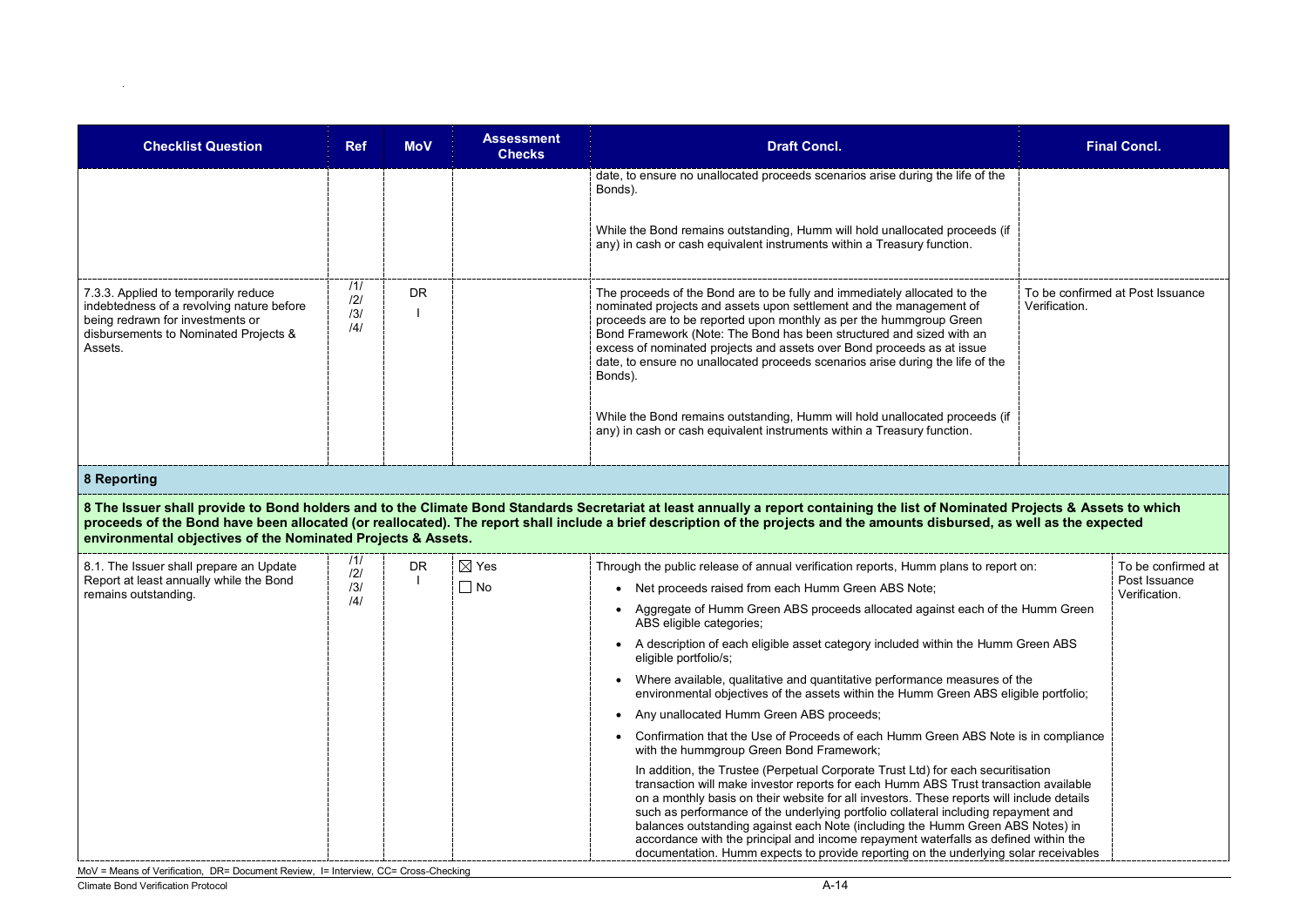|   | <b>Final Concl.</b>                               |
|---|---------------------------------------------------|
|   | s of customer                                     |
| d | To be confirmed at Post Issuance<br>Verification. |
| d | To be confirmed at Post Issuance<br>Verification. |
| d | To be confirmed at Post Issuance<br>Verification. |
|   | To be confirmed at annual reporting.              |
|   | To be confirmed at annual reporting.              |
|   | To be confirmed at annual reporting.              |
|   | To be confirmed at annual reporting.              |
|   | To be confirmed at annual reporting.              |
|   | To be confirmed at annual reporting.              |

| <b>Checklist Question</b>                                                                                                                                               | <b>Ref</b>                          | <b>MoV</b> | <b>Assessment</b><br><b>Checks</b> | <b>Draft Concl.</b>                                                                                         | <b>Final Concl.</b>                               |  |
|-------------------------------------------------------------------------------------------------------------------------------------------------------------------------|-------------------------------------|------------|------------------------------------|-------------------------------------------------------------------------------------------------------------|---------------------------------------------------|--|
|                                                                                                                                                                         |                                     |            |                                    | in the underlying portfolio, including current balances and numbers of customer<br>contracts.               |                                                   |  |
| 8.1.1. The Update Report shall be made<br>available to holders of the Bond and to the<br>Climate Bonds Standard Board.                                                  | /1/<br>/2/<br>/3/<br> 4             | <b>DR</b>  |                                    | Humm has committed to provide the necessary ongoing reporting required<br>under the Climate Bonds Standard. | To be confirmed at Post Issuance<br>Verification. |  |
| 8.1.2. The Update Report shall be made<br>available to the public.                                                                                                      | 111<br>/2/<br>/3/<br> 4             | <b>DR</b>  | $\boxtimes$ Yes<br>$\Box$ No       | Humm has committed to provide the necessary ongoing reporting required<br>under the Climate Bonds Standard. | To be confirmed at Post Issuance<br>Verification. |  |
| 8.1.3. The Issuer should provide an Update<br>Report to holders of the Bond on a timely<br>basis in case of material developments.                                      | 111<br>/2/<br>/3/<br>$\frac{14}{3}$ | <b>DR</b>  | $\boxtimes$ Yes<br>$\Box$ No       | Humm has committed to provide the necessary ongoing reporting required<br>under the Climate Bonds Standard. | To be confirmed at Post Issuance<br>Verification. |  |
| 8.2. The Update Report to CBI must include:                                                                                                                             | 111<br>/2/<br>/3/<br> 4             | <b>DR</b>  | $\boxtimes$ Yes<br>$\Box$ No       | To be confirmed at annual reporting.                                                                        | To be confirmed at annual reporting               |  |
| 8.2.1. The Issuer shall include Allocation<br>Reporting;                                                                                                                | 111<br>/2/<br>/3/<br> 4             | <b>DR</b>  |                                    | To be confirmed at annual reporting.                                                                        | To be confirmed at annual reporting               |  |
| 8.2.2. shall include Eligibility Reporting,<br>where Eligibility Reporting is relevant for the<br>Nominated Projects & Assets;                                          | 111<br>/2/<br>/3/<br> 4             | <b>DR</b>  |                                    | To be confirmed at annual reporting.                                                                        | To be confirmed at annual reporting.              |  |
| 8.2.3. should include Impact Reporting.                                                                                                                                 | 111<br> 2 <br>/3/<br>$\frac{14}{3}$ | <b>DR</b>  |                                    | To be confirmed at annual reporting.                                                                        | To be confirmed at annual reporting               |  |
| 8.3. The Allocation Reporting shall include,<br>without limitation:                                                                                                     | 111<br>/2/<br>/3/<br>$\frac{14}{3}$ | <b>DR</b>  |                                    | To be confirmed at annual reporting.                                                                        | To be confirmed at annual reporting               |  |
| 8.3.1. Confirmation that the Bonds issued<br>under the Green Bond Framework are<br>aligned with the Climate Bonds Standard.<br>This may include statements of alignment | /1/<br> 2 <br>/3/<br>/4/            | <b>DR</b>  |                                    | To be confirmed at annual reporting.                                                                        | To be confirmed at annual reporting               |  |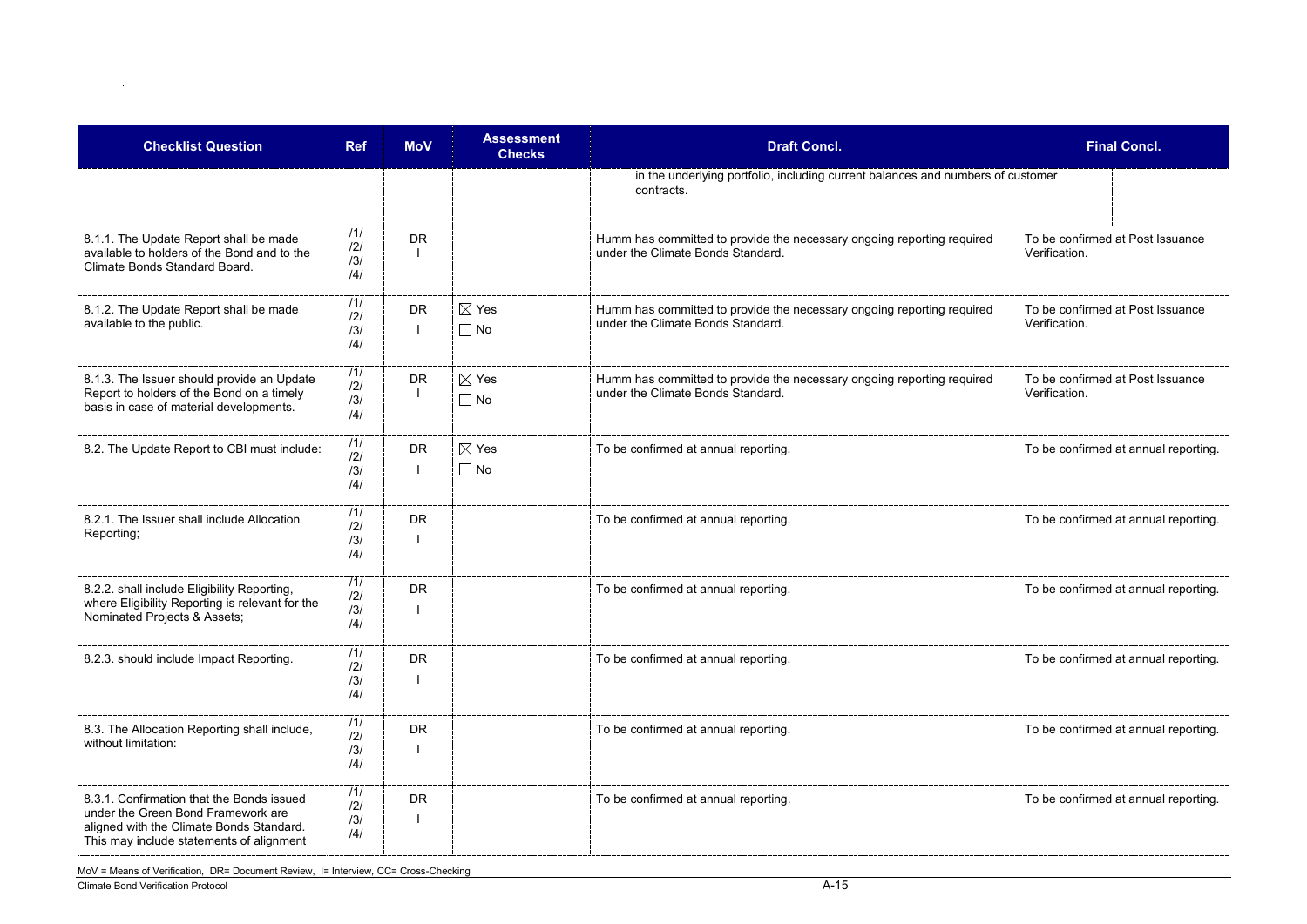| <b>Final Concl.</b>                  |
|--------------------------------------|
|                                      |
| To be confirmed at annual reporting. |
| To be confirmed at annual reporting. |
| To be confirmed at annual reporting. |
| To be confirmed at annual reporting. |
| To be confirmed at annual reporting. |
| To be confirmed at annual reporting. |
| To be confirmed at annual reporting. |
| To be confirmed at annual reporting. |

| <b>Checklist Question</b>                                                                                                                                                                                                                                              | <b>Ref</b>               | <b>MoV</b> | <b>Assessment</b><br><b>Checks</b> | <b>Draft Concl.</b>                  | <b>Final Concl.</b>                  |
|------------------------------------------------------------------------------------------------------------------------------------------------------------------------------------------------------------------------------------------------------------------------|--------------------------|------------|------------------------------------|--------------------------------------|--------------------------------------|
| with other applicable standards, such as the<br>proposed EU Green Bond Standard, the<br><b>ASEAN Green Bond Standard, Chinese</b><br>domestic regulations, Japanese Green<br>Bond Guidelines, etc;                                                                     |                          |            |                                    |                                      |                                      |
| 8.3.2. A statement on the climate-related<br>objectives of the Bond;                                                                                                                                                                                                   | 111<br>/2/<br>/3/<br>/4/ | <b>DR</b>  |                                    | To be confirmed at annual reporting. | To be confirmed at annual reporting. |
| 8.3.3. The list of Nominated Projects &<br>Assets to which Net Proceeds have been<br>allocated (or re-allocated);                                                                                                                                                      | 111<br>/2/<br>/3/<br>/4/ | <b>DR</b>  |                                    | To be confirmed at annual reporting. | To be confirmed at annual reporting. |
| 8.3.4. The amounts allocated to the<br>Nominated Projects & Assets;                                                                                                                                                                                                    | 111<br>/2/<br>/3/<br>/4/ | <b>DR</b>  |                                    | To be confirmed at annual reporting. | To be confirmed at annual reporting. |
| 8.3.5. An estimate of the share of the Net<br>Proceeds used for financing and<br>refinancing, and which Nominated Projects<br>& Assets have been refinanced. This may<br>also include the expected look-back period<br>for refinancing Nominated Projects &<br>Assets; | /1/<br>/2/<br>/3/<br>/4/ | <b>DR</b>  |                                    | To be confirmed at annual reporting. | To be confirmed at annual reporting. |
| 8.3.6. The geographical distribution of the<br>Nominated Projects & Assets.                                                                                                                                                                                            | 111<br>/2/<br>/3/<br> 4  | <b>DR</b>  |                                    | To be confirmed at annual reporting. | To be confirmed at annual reporting. |
| 8.4. The Eligibility Reporting shall include,<br>without limitation:                                                                                                                                                                                                   | /1/<br>/2/<br>/3/<br>/4/ | <b>DR</b>  |                                    | To be confirmed at annual reporting. | To be confirmed at annual reporting. |
| 8.4.1. Confirmation that the Nominated<br>Projects & Assets continue to meet the<br>relevant eligibility requirements specified in<br>Part C of the Climate Bonds Standard;                                                                                            | 111<br> 2 <br>/3/<br>/4/ | <b>DR</b>  |                                    | To be confirmed at annual reporting. | To be confirmed at annual reporting. |
| 8.4.2. Information on the environmental<br>characteristics or performance of Nominated<br>Projects & Assets which is prescribed by the<br>relevant Sector Eligibility Criteria.                                                                                        | 111<br>/2/<br>/3/<br>/4/ | <b>DR</b>  |                                    | To be confirmed at annual reporting. | To be confirmed at annual reporting. |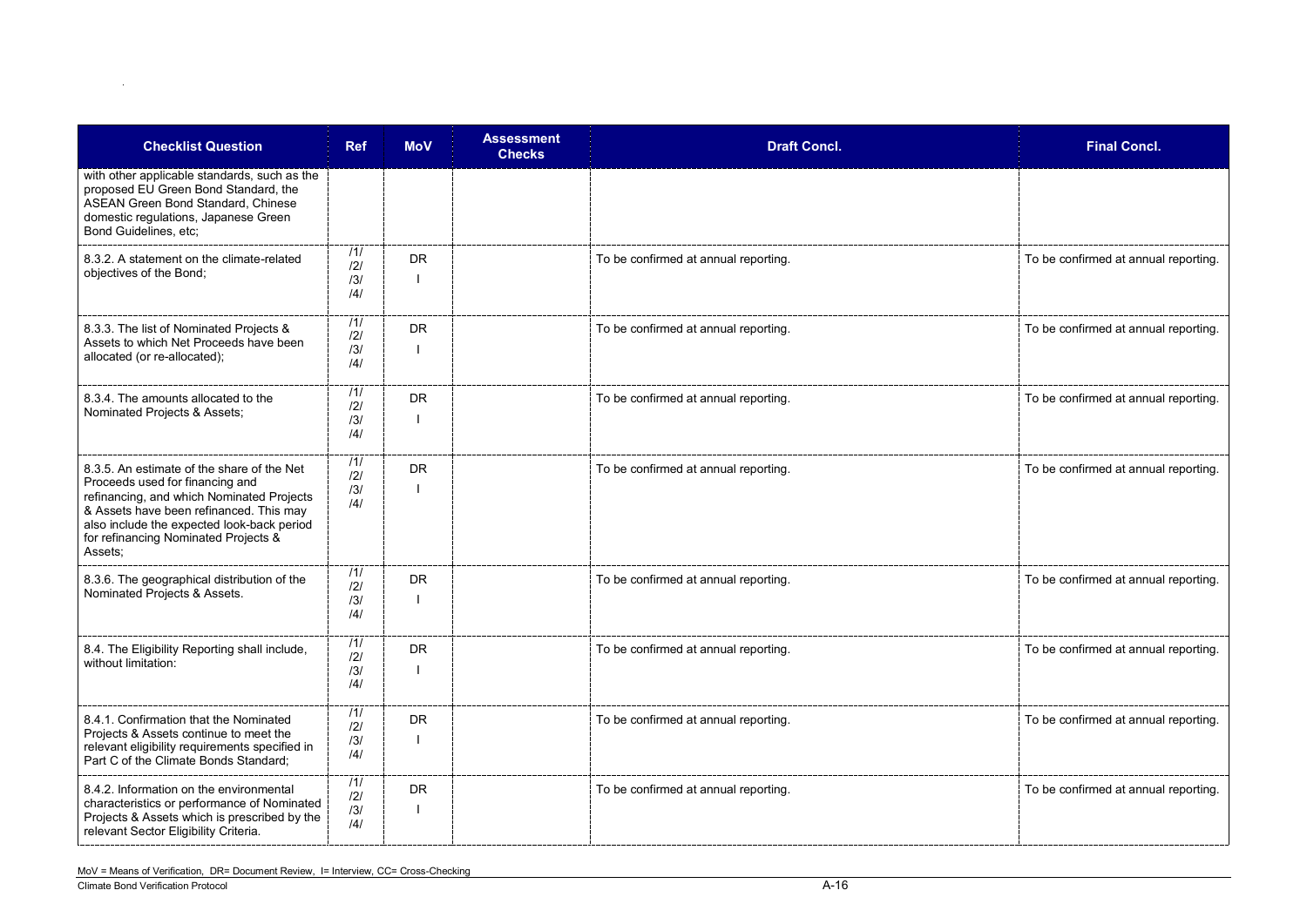| <b>Final Concl.</b>                  |
|--------------------------------------|
| To be confirmed at annual reporting. |
| To be confirmed at annual reporting. |
| To be confirmed at annual reporting. |
| To be confirmed at annual reporting. |
| To be confirmed at annual reporting. |
| To be confirmed at annual reporting. |
| To be confirmed at annual reporting. |

| <b>Checklist Question</b>                                                                                                                                                                                                                                                                                                                                                                                                                            | <b>Ref</b>               | <b>MoV</b> | <b>Assessment</b><br><b>Checks</b> | <b>Draft Concl.</b>                  | <b>Final Concl.</b>                  |
|------------------------------------------------------------------------------------------------------------------------------------------------------------------------------------------------------------------------------------------------------------------------------------------------------------------------------------------------------------------------------------------------------------------------------------------------------|--------------------------|------------|------------------------------------|--------------------------------------|--------------------------------------|
| 8.5. Where there are limits to the amount of<br>detail that can be made available in the<br>Update Report about specific Nominated<br>Projects & Assets (as per Clause 8.3),<br>information shall be presented on the<br>investment areas which the Nominated<br>Projects & Assets fall into, as provided in<br>Clause 9.1. Issuers shall include in the<br>Update Report an explanation of why detail<br>on Nominated Projects & Assets is limited. | /1/<br>121<br>/3/<br>/4/ | <b>DR</b>  |                                    | To be confirmed at annual reporting. | To be confirmed at annual reporting. |
| 8.6. The Impact Reporting shall, without<br>limitation,                                                                                                                                                                                                                                                                                                                                                                                              | 111<br>121<br>/3/<br>/4/ | <b>DR</b>  |                                    | To be confirmed at annual reporting. | To be confirmed at annual reporting. |
| 8.6.1. Provide the expected or actual<br>outcomes or impacts of the Nominated<br>Projects & Assets with respect to the<br>climate-related objectives of the Bond;                                                                                                                                                                                                                                                                                    | 111<br>121<br>/3/<br>/4/ | <b>DR</b>  |                                    | To be confirmed at annual reporting. | To be confirmed at annual reporting. |
| 8.6.2. Use qualitative performance<br>indicators and, where feasible, quantitative<br>performance measures of the outcomes or<br>impacts of the Nominated Projects & Assets<br>with respect to the climate-related objectives<br>of the Bond;                                                                                                                                                                                                        | 111<br>121<br>/3/<br>/4/ | <b>DR</b>  |                                    | To be confirmed at annual reporting. | To be confirmed at annual reporting. |
| 8.6.3. Provide the methods and the key<br>underlying assumptions used in preparation<br>of the performance indicators and metrics.                                                                                                                                                                                                                                                                                                                   | 111<br>121<br>/3/<br>/4/ | <b>DR</b>  |                                    | To be confirmed at annual reporting. | To be confirmed at annual reporting. |
| 8.7. The Issuer shall make available to the<br>public any Verifier Reports or other relevant<br>material which supports the Update Report.                                                                                                                                                                                                                                                                                                           | 111<br>121<br>/3/<br>/4/ | <b>DR</b>  |                                    | To be confirmed at annual reporting. | To be confirmed at annual reporting. |
| 8.8. Information about the Nominated<br>Projects & Assets and the Management of<br>Proceeds shall be provided to the Verifier<br>and to the Climate Bonds Standard Board to<br>support the assessment of conformance<br>with the Climate Bonds Standard.                                                                                                                                                                                             | 111<br>121<br>/3/<br>/4/ | <b>DR</b>  |                                    | To be confirmed at annual reporting. | To be confirmed at annual reporting. |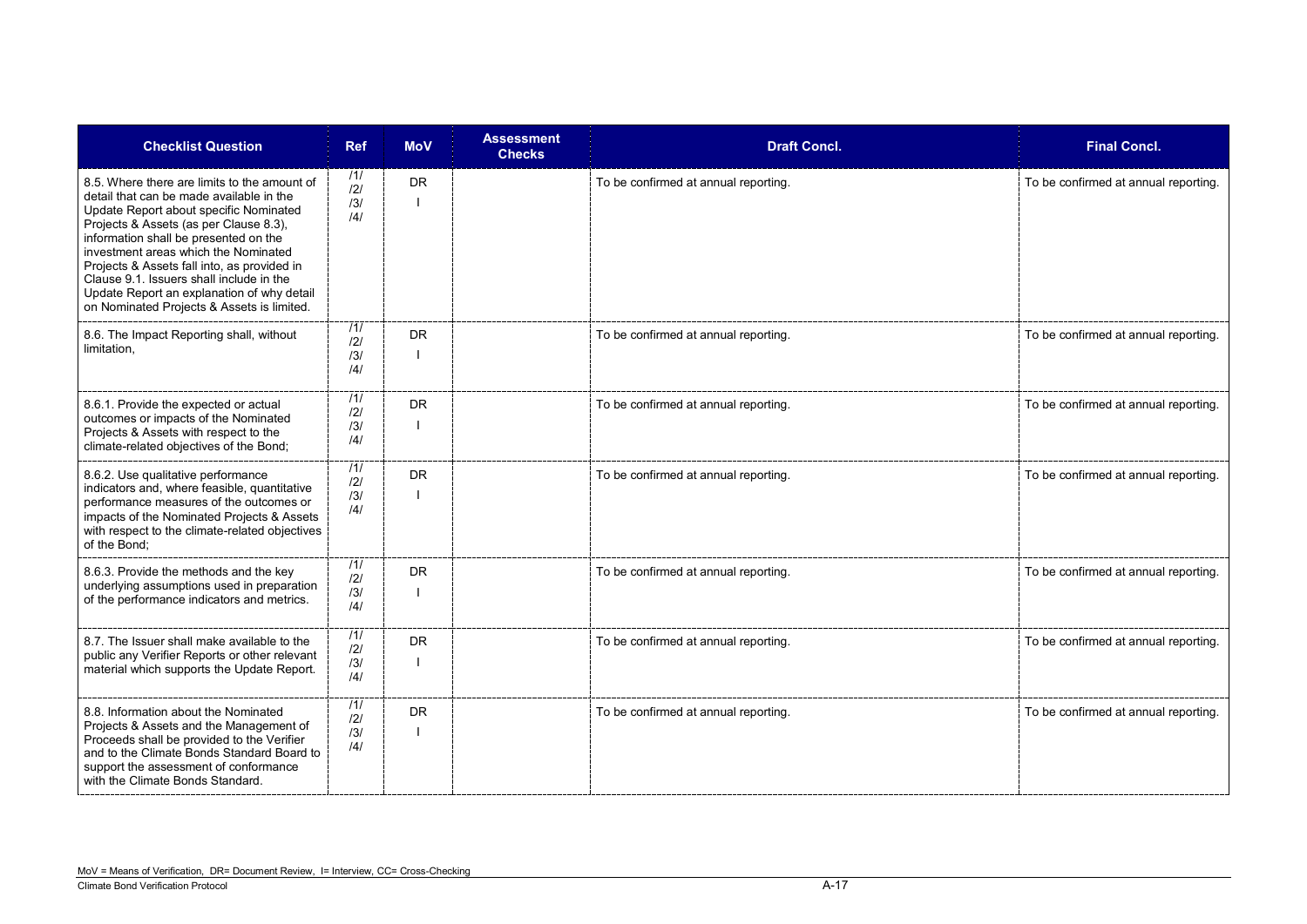| <b>Part C: Low Carbon Contribution</b>                                                                                                                         |                                                                                                                               |            |                                    |                                                                                                                                                                                                                                                                    |                     |  |  |  |  |
|----------------------------------------------------------------------------------------------------------------------------------------------------------------|-------------------------------------------------------------------------------------------------------------------------------|------------|------------------------------------|--------------------------------------------------------------------------------------------------------------------------------------------------------------------------------------------------------------------------------------------------------------------|---------------------|--|--|--|--|
| 9 Eligible projects and physical assets                                                                                                                        |                                                                                                                               |            |                                    |                                                                                                                                                                                                                                                                    |                     |  |  |  |  |
| Projects and physical assets will be eligible for Certification if they directly contribute to:<br>essential adaptation to the consequences of climate change. |                                                                                                                               |            |                                    | developing "low carbon" industries, technologies and practices that achieve resource efficiency consistent with avoiding dangerous climate change.                                                                                                                 |                     |  |  |  |  |
| For an Bond to be certified as a Climate Bond, the funds raised under it must be used to finance or re-finance eligible projects or assets.                    |                                                                                                                               |            |                                    |                                                                                                                                                                                                                                                                    |                     |  |  |  |  |
|                                                                                                                                                                |                                                                                                                               |            |                                    | Nominated Projects & Assets, as identified by the Issuer under Clauses 1.1 and 5.1, shall fall into one or more of the approved categories.                                                                                                                        |                     |  |  |  |  |
| <b>CHECKLIST QUESTION</b>                                                                                                                                      | <b>Ref</b>                                                                                                                    | <b>MoV</b> | <b>Assessment</b><br><b>Checks</b> | <b>Draft Concl.</b>                                                                                                                                                                                                                                                | <b>Final Concl.</b> |  |  |  |  |
| 9 Climate Bonds Taxonomy                                                                                                                                       |                                                                                                                               |            |                                    |                                                                                                                                                                                                                                                                    |                     |  |  |  |  |
|                                                                                                                                                                |                                                                                                                               |            |                                    | 9 Nominated Projects & Assets shall fall into one or more of the investment areas listed as included in the Climate Bonds Taxonomy                                                                                                                                 |                     |  |  |  |  |
| 9.1. Nominated Projects & Assets, as<br>identified by the Issuer under Clauses 1.1                                                                             | 11/<br>/2/                                                                                                                    | <b>DR</b>  |                                    | The Bond is for financing and refinancing:                                                                                                                                                                                                                         | OK                  |  |  |  |  |
| and 5.1, shall fall into one or more of the                                                                                                                    | /3/                                                                                                                           |            |                                    | • Renewable Energy Generation, Solar;                                                                                                                                                                                                                              |                     |  |  |  |  |
| investment areas listed as included in the<br>Climate Bonds Taxonomy.                                                                                          | /4/<br>/5/                                                                                                                    |            |                                    | projects within Australia.                                                                                                                                                                                                                                         |                     |  |  |  |  |
|                                                                                                                                                                |                                                                                                                               |            |                                    | DNV notes that the Green Bond Framework has been prepared and<br>structured to facilitate the inclusion of:                                                                                                                                                        |                     |  |  |  |  |
|                                                                                                                                                                |                                                                                                                               |            |                                    | • Renewable energy (Solar)                                                                                                                                                                                                                                         |                     |  |  |  |  |
|                                                                                                                                                                | Humm has described the decision-making process for selection of nominated<br>projects and assets in the Green Bond Framework. |            |                                    |                                                                                                                                                                                                                                                                    |                     |  |  |  |  |
|                                                                                                                                                                |                                                                                                                               |            |                                    | The proposed Bonds is for a pool of existing funding.                                                                                                                                                                                                              |                     |  |  |  |  |
|                                                                                                                                                                |                                                                                                                               |            |                                    | Humm does issue other bonds, however the environmental objectives<br>associated with the Bond selected for Certification have been clearly defined<br>by and limited to assets that comply with the applicable Technical Criteria of<br>the Climate Bond Standard. |                     |  |  |  |  |
| <b>10 Sector Eligibility Criteria</b>                                                                                                                          |                                                                                                                               |            |                                    |                                                                                                                                                                                                                                                                    |                     |  |  |  |  |

| 10.1. Nominated Projects & Assets shall<br>meet the specific eligibility requirements<br>provided in the relevant Sector Eligibility<br>Criteria documents. If there are different<br>versions of the relevant Sector Eligibility<br>Criteria documents, then the version which<br>was current at issuance of the Bond may be | 111<br>DR<br>/2/<br>/3/<br>/4/<br>/5/ | <b>Solar Assets</b><br>The nominated Solar Energy Projects include:<br><b>Humm's Solar Receivables</b> |           |                                                                  |                             |
|-------------------------------------------------------------------------------------------------------------------------------------------------------------------------------------------------------------------------------------------------------------------------------------------------------------------------------|---------------------------------------|--------------------------------------------------------------------------------------------------------|-----------|------------------------------------------------------------------|-----------------------------|
| used for demonstration of the eligibility of<br>Nominated Projects & Assets for the                                                                                                                                                                                                                                           |                                       |                                                                                                        | Location  | Category                                                         | <b>Pool Value</b><br>(AUDm) |
| duration of the Bond.                                                                                                                                                                                                                                                                                                         |                                       |                                                                                                        | Australia | Solar rooftop assets (PV or Thermal),<br>inverters and batteries | \$88.124m                   |
| <b>SOLAR CRITERIA</b>                                                                                                                                                                                                                                                                                                         |                                       |                                                                                                        |           |                                                                  |                             |

## **10 Nominated Projects & Assets shall meet the specific eligibility requirements provided in the relevant Sector Eligibility Criteria.**

| <b>Final Concl.</b> |    |
|---------------------|----|
|                     |    |
|                     |    |
|                     |    |
|                     |    |
|                     |    |
|                     |    |
|                     |    |
|                     |    |
|                     |    |
|                     |    |
|                     |    |
|                     |    |
|                     |    |
|                     |    |
|                     | OK |
|                     |    |
|                     |    |
|                     |    |
|                     |    |
|                     |    |
|                     | OK |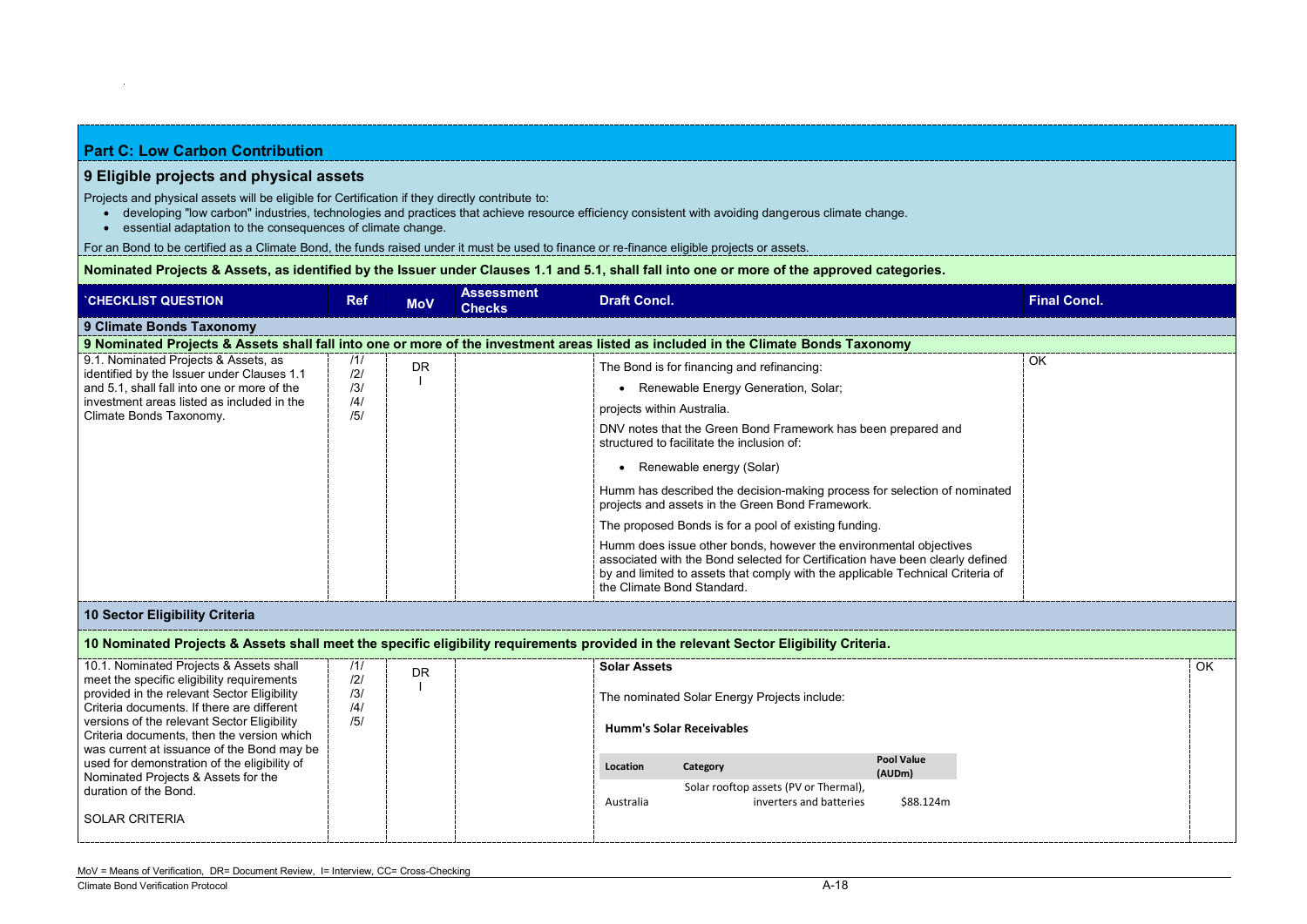I include loans on the basis of their ssuances, DNV has conducted a re matched to information in the entation of the pool cut. Humm has e and are subject to the existing

| Solar energy generation shall be projects &                                                                                                                                                | DNV verified the procedure used by Humm to identify, check, review and include loans on the basis of their                                                                                                                                  |
|--------------------------------------------------------------------------------------------------------------------------------------------------------------------------------------------|---------------------------------------------------------------------------------------------------------------------------------------------------------------------------------------------------------------------------------------------|
| assets that operate or are under                                                                                                                                                           | use of proceeds. As part of the verification conducted by DNV for past issuances, DNV has conducted a                                                                                                                                       |
| construction to operate in one or more of the                                                                                                                                              | review of a sample of loan contracts. The details of the sample loans were matched to information in the                                                                                                                                    |
| following activities:                                                                                                                                                                      | 'humm ABS Trust 2022-1' and were determined to be a sufficient representation of the pool cut. Humm has                                                                                                                                     |
| 1.1.1. Onshore solar electricity generation                                                                                                                                                | confirmed that the loan contracts are in the same format for this issuance and are subject to the existing                                                                                                                                  |
| facilities                                                                                                                                                                                 | procedure and process for Selection of Eligible Projects and Assets.                                                                                                                                                                        |
| 1.1.2. Wholly dedicated transmission<br>infrastructure and other supporting<br>infrastructure<br>for onshore solar electricity generation<br>facilities including inverters, transformers, | DNV confirmed the procedure for selecting eligible assets including Solar PV, Solar Thermal (Criteria 1.1.1<br>and 1.1.3), inverter and associated connecting needs and battery storage dedicated to a Solar PV system<br>(Criteria 1.1.2). |
| energy storage systems and control                                                                                                                                                         | DNV confirmed that based on the verification procedures undertaken, the use of proceeds is compliant with                                                                                                                                   |
| systems.                                                                                                                                                                                   | the CBI Solar Sector Criteria.                                                                                                                                                                                                              |
| 1.1.3. Onshore solar thermal facilities such<br>as solar hot water systems.                                                                                                                |                                                                                                                                                                                                                                             |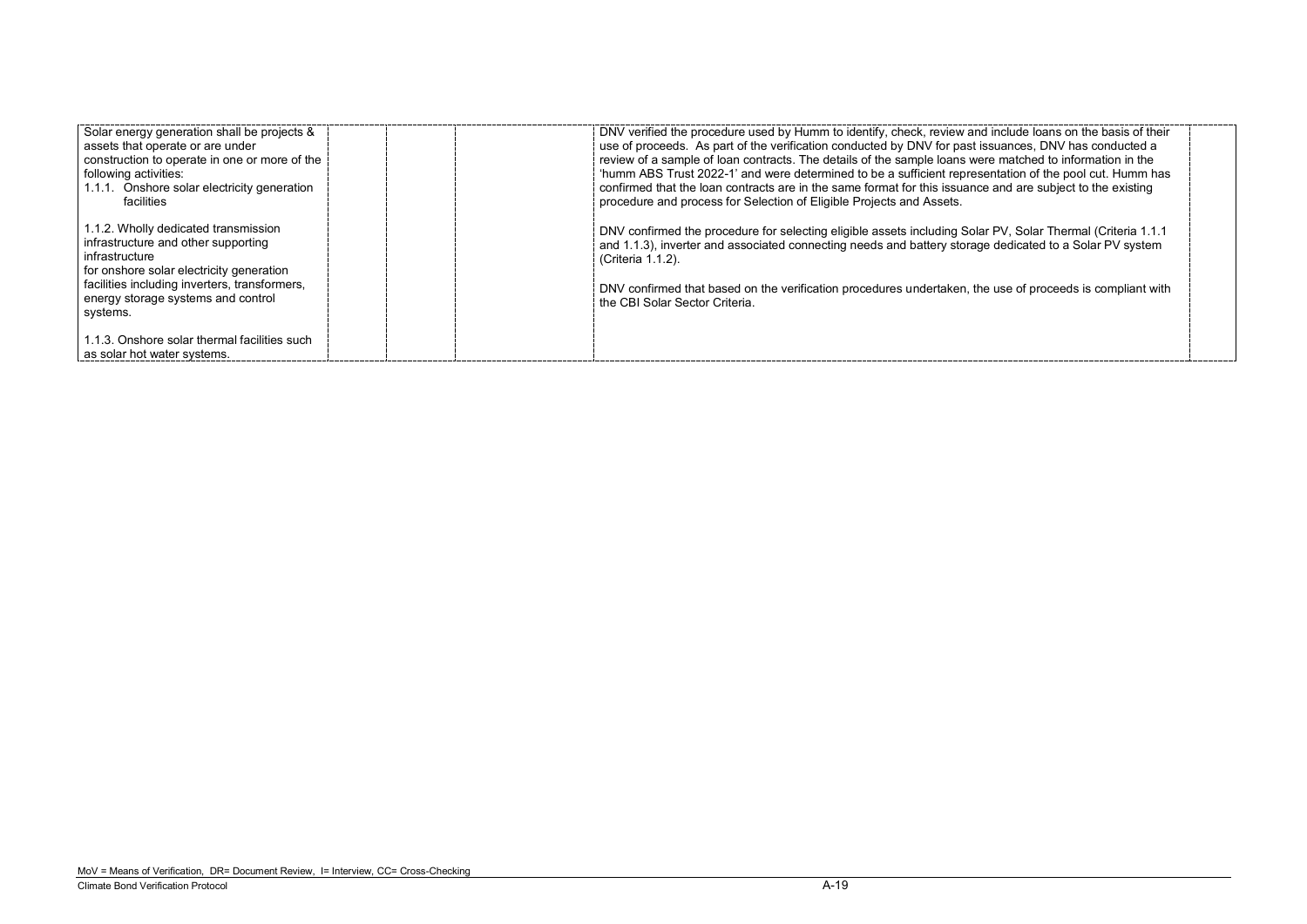| <b>Part C: Requirements for Specific Bond Types</b>                                                                                                                                                                         |            |           |                                                                                                                                                                                |                                                                                                                                                                                                    |           |  |  |
|-----------------------------------------------------------------------------------------------------------------------------------------------------------------------------------------------------------------------------|------------|-----------|--------------------------------------------------------------------------------------------------------------------------------------------------------------------------------|----------------------------------------------------------------------------------------------------------------------------------------------------------------------------------------------------|-----------|--|--|
| This Part sets out Clauses specific to certain Bond-types.                                                                                                                                                                  |            |           |                                                                                                                                                                                |                                                                                                                                                                                                    |           |  |  |
| <b>C</b> Bond-type                                                                                                                                                                                                          |            |           |                                                                                                                                                                                |                                                                                                                                                                                                    |           |  |  |
| C.1.1.1 What is the Bond type?                                                                                                                                                                                              | 11/<br> 2  | <b>DR</b> | $\Box$ Use of Proceeds<br><b>Bond</b><br>$\Box$ Use of Proceeds<br>Revenue Bond<br>$\Box$ Project Bonds<br>$\boxtimes$ Securitized Bonds<br>□ Use of Proceeds<br>Loan Facility | As per the Green Bond Framework, the Bond is a securitized issuance.                                                                                                                               | <b>OK</b> |  |  |
| <b>11 Project Holding</b>                                                                                                                                                                                                   |            |           |                                                                                                                                                                                |                                                                                                                                                                                                    |           |  |  |
| C.11.1 How has/will the Issuer of the Bond<br>shall continue to hold Nominated Projects &<br>Assets which have Fair Market Value at<br>least equal to the original principal amount<br>of the Bond at the time of issuance? | 111<br>121 | <b>DR</b> |                                                                                                                                                                                | The proposed Bond will refinance solar receivables that have a defined<br>quantum of exposure to Humm. Full and immediate allocation of the Bond<br>proceeds to the nominated projects and assets. | <b>OK</b> |  |  |
| <b>12 Settlement Period</b>                                                                                                                                                                                                 |            |           |                                                                                                                                                                                |                                                                                                                                                                                                    |           |  |  |
| C.12.1 Has the issuer demonstrated the<br>distribution of the Proceeds to the<br>nominated projects and assets at Post<br><b>Issuance Verification?</b>                                                                     | 111<br> 2  |           |                                                                                                                                                                                | To be determined during Post Issuance Verification.                                                                                                                                                | <b>OK</b> |  |  |
| C.12.1.1 If not, how has the issuer arranged<br>to allow the distribution of the Proceeds to<br>nominated projects and assets within 24<br>months?                                                                          | 111<br>121 |           |                                                                                                                                                                                | To be determined during Post Issuance Verification.                                                                                                                                                | OK        |  |  |
| C.12.1.2 Is the issuer proposing to hold any<br>remaining Proceeds for more than 24<br>months before distributing to nominated<br>projects and assets?                                                                      | 111<br>121 |           |                                                                                                                                                                                | To be determined during Post Issuance Verification.                                                                                                                                                | <b>OK</b> |  |  |
| <b>13 Earmarking</b>                                                                                                                                                                                                        |            |           |                                                                                                                                                                                |                                                                                                                                                                                                    |           |  |  |
| C.13.1 How has the Issuer proposed to<br>maintain the earmarking process to manage<br>and account for funding to the Nominated<br>Projects & Assets as disclosed under<br>Clauses 2.1 and 2.1.3?                            | 111<br>121 |           |                                                                                                                                                                                | The bond proceeds are proposed to be fully and immediately allocated to the<br>nominated projects and assets listed within the homogenous pool of solar<br>receivables.                            | OK        |  |  |